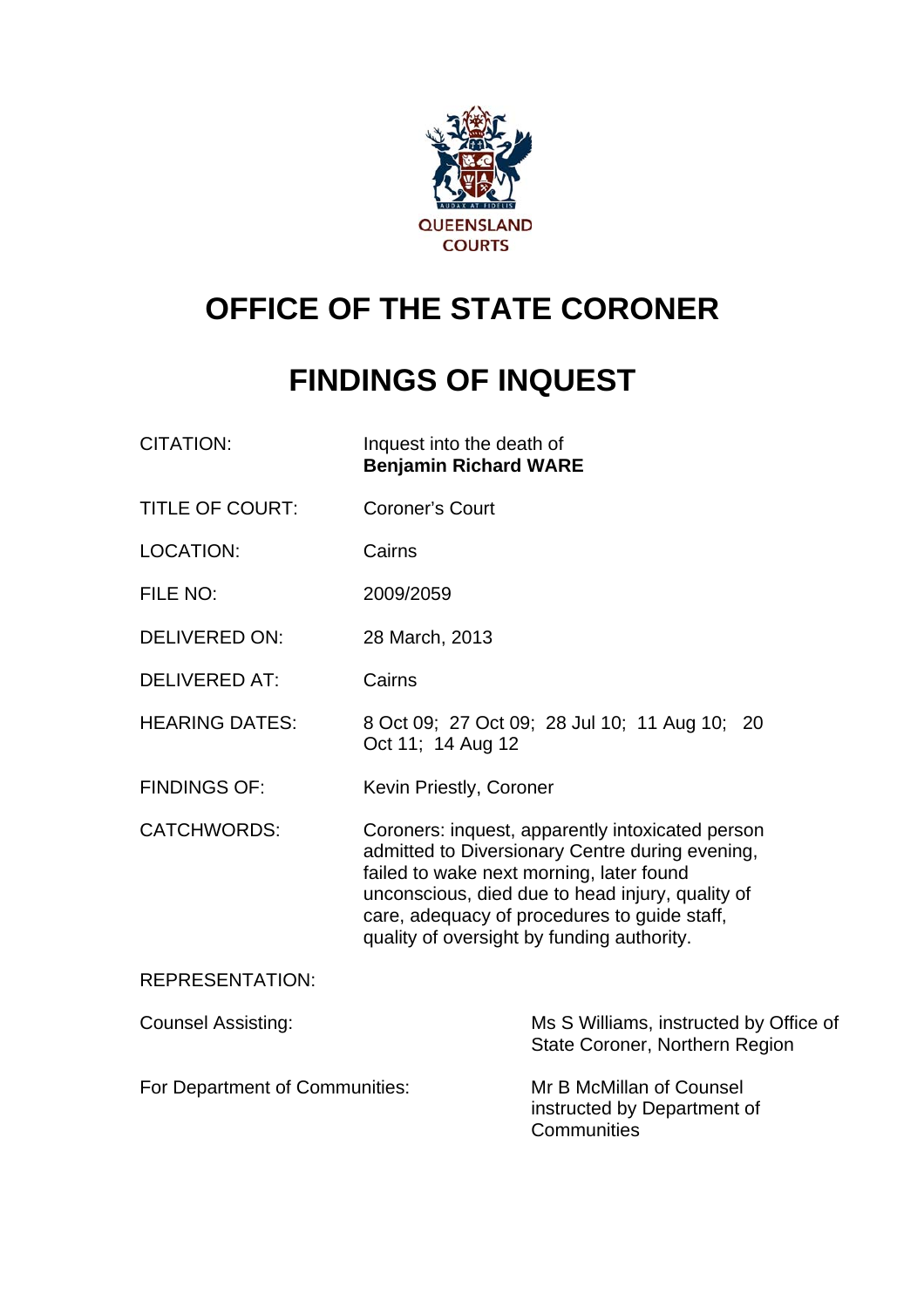## *Introduction*

It is important that the reader understand the statutory role of Coroner as well as the powers and limitations that affect how the Coroner discharges that role.

A Coroner is required to make findings as to how a person died, when the person died, where the person died and what caused the person to die.

A Coroner is precluded from including in his findings any statement or comment that a person is or may be guilty of an offence or civilly liable for something (s.45(5) and s.46(3) of the Coroners Act 2003).

A Coroner may, whenever appropriate, comment on anything connected with a death investigated at an inquest that relates to public health or safety and ways to prevent deaths from happening in similar circumstances in the future.

Mr Ware died while in the care of a Diversionary Centre at Cairns. At about 8pm Police found Mr Ware, apparently intoxicated outside of a hotel and lying on the footpath. He was conscious and without any apparent injury. Police offices took Mr Ware to Lyons Street Diversionary Centre and he was admitted into its care. Although ill during the first part of the night, he appeared to settle. The next morning, most of the other clients left at first light. However, Mr Ware did not wake. At about 2pm that day, he was found barely conscious and seriously ill. Later that evening he died in Cairns Base Hospital from complications of a skull fracture.

This investigation concluded with an inquest to establish more about how he died and to explore opportunities to prevent deaths from happening in similar circumstances.

My approach is to set out the narrative based on witness accounts and to explore the adequacy of the practices and procedures of the Diversionary Centre in managing the wellbeing of intoxicated clients. To the extent that there were any systemic deficiencies that might be relevant to the circumstances of Mr Ware's death, I considered the history and oversight of the Diversionary Program as well as governmental oversight to identify opportunities for improvement.

# *THE NARRATIVE*

## **Police Intervention**

At about 7:40 pm on 7 October, 2005 Constables Place and Howarth were tasked to attend the Grand Hotel in response to a report of a male person sleeping on the footpath. On arrival, Constables Howarth and Place were redirected to a male person in front of the Railway Hotel, situated across the road. The officers went to the corner of Shields and McLeod streets, finding a person later identified as Benjamin Ware, apparently asleep on the footpath in front of a public bench. He was wearing black jeans with a shirt on his right arm only. There was a backpack beside him. Constable Howarth introduced himself to Mr Ware who immediately woke and sat up. Constable Howarth saw that Mr Ware had no cuts or abrasions or any other visible injury. He was asked his name and Mr Ware responded "Benjamin". He was asked whether the backpack was his and he responded, "Yes". Mr Ware was also asked where he was staying although the Constable Howarth does not recall his response. Inspection of the contents of the backpack revealed paperwork with the name "Benjamin Ware". Mr Ware was asked to stand. He stood up and appeared to the officers to be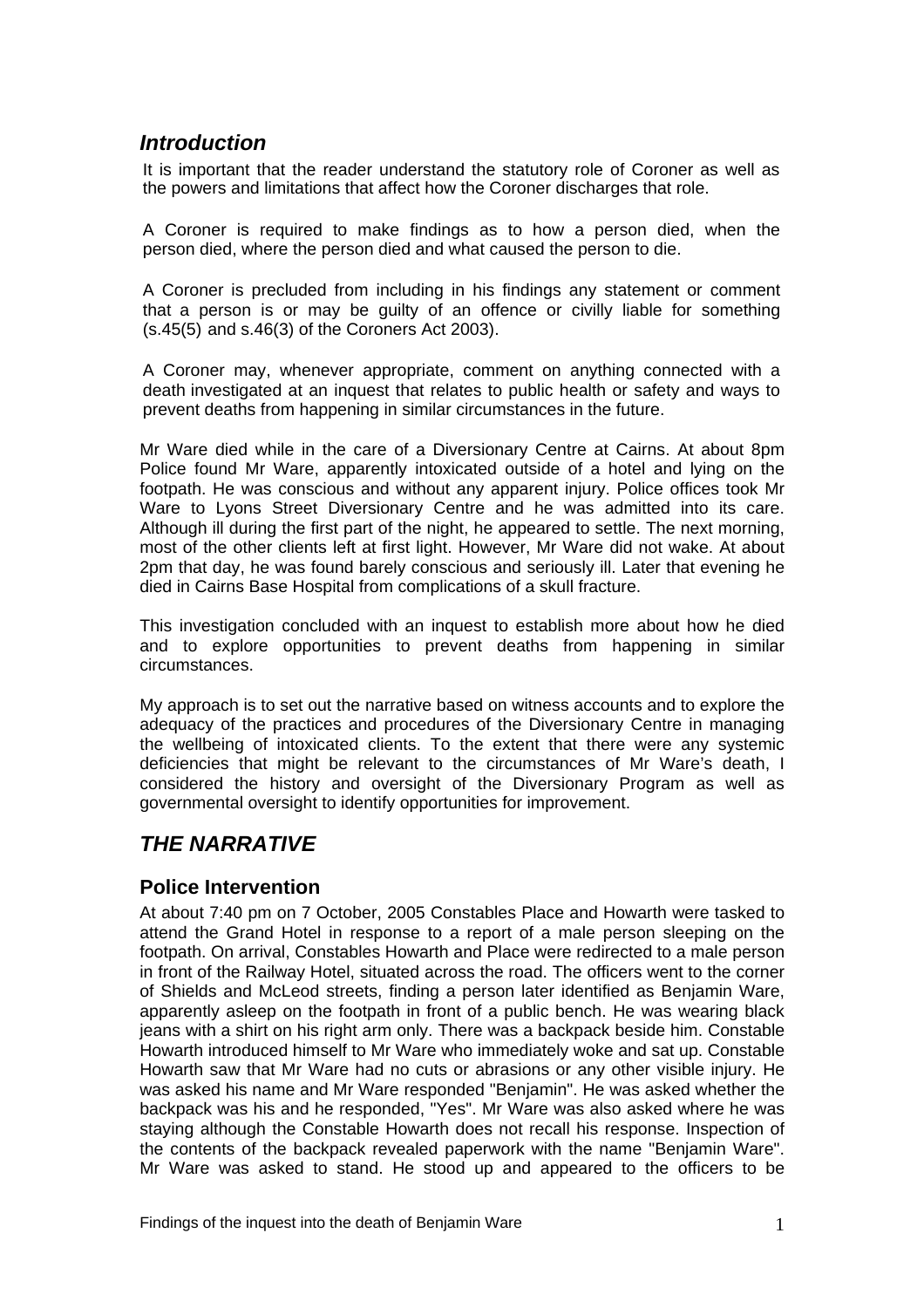unsteady on his feet, apparently suffering the effects of alcohol. Mr Ware was assisted in replacing his shirt. The police officers had a short conversation with him as a result of which they decided to take Mr Ware to the Lyons Street Diversionary Centre as a place of safety for the night.

The police assisted Mr Ware to the rear of the police vehicle. He climbed unassisted into the rear of the police vehicle. Constable Howarth thought Mr Ware seemed reasonably capable of coordinating his movements.

#### **Arrival and Assessment at the Diversionary Centre**

Mr Ware was transported to the Lyons Street Diversionary Centre, arriving at about 8pm. The police officers spoke to Mr Gary Addo, an employee at the Centre, informing him that Mr Ware was being dropped off to stay overnight as he was found intoxicated in a public place.

The rear of the vehicle was opened. Mr Ware was sitting in a chair, awake and reasonably alert. Mr Ware was instructed to slide out, feet first, facing Constable Howarth, and to place his feet on the ground. Mr Ware who did as instructed. There was a brief discussion about a meal and then Mr Ware left with Mr Addo towards the entry ramp to the rear of the Centre.

I pause at this point of the narrative to comment on the actions of the police officers. Section 378 of the Police Powers and Responsibilities Act provides that if a person is arrested for being drunk in a public place, and a police officer is satisfied it is more appropriate for the person to be taken to a place of safety, other than the watchhouse, it is the duty of the officer, at the earliest reasonable opportunity, to take the person to the place of safety and release at that place. The section defines a place of safety to include a diversionary centre.

I am satisfied that the police acted in compliance with this provision in their assessment of Mr Ware as well as their transfer and release of him to the Diversionary Centre. There was no indication that Mr Ware was other than intoxicated at the time of their contact with him.

Returning to the narrative, Mr Addo took Mr Ware inside the Centre. Mr Ware was not known to Mr Addo. He formed the view that Mr Ware was intoxicated and noticed his clothing was wet. Mr Ware was given a towel and shown to the showers. Although he agreed to shower, Mr Ware sat down on a chair and promptly fell asleep. Mr Addo woke him and helped him to stand before escorting him into a bed without showering.

Mr Ware was placed in the first dorm known as room one. There were two others occupying that room, Mr Daniel Accoom who was awake, and Mr Raymond Missi, who was asleep.

## **Events During the Shift to Midnight**

At about 9:30 pm Mr Accoom came out from the room reporting that Mr Ware was 'spewing'. Mr Addo went to the room; saw Mr Ware on the floor and vomitus on the ground. Mr Addo gave Mr Ware a towel and told him to go and have a shower. Mr Addo cleaned up after Mr Ware.

About an hour later, Mr Addo saw Mr Ware standing in the hallway urinating. Mr Addo yelled out that you can't go to the toilet there. Mr Ware apologised and went back into his room. Mr Addo started to clean the hallway of urine when Mr Ware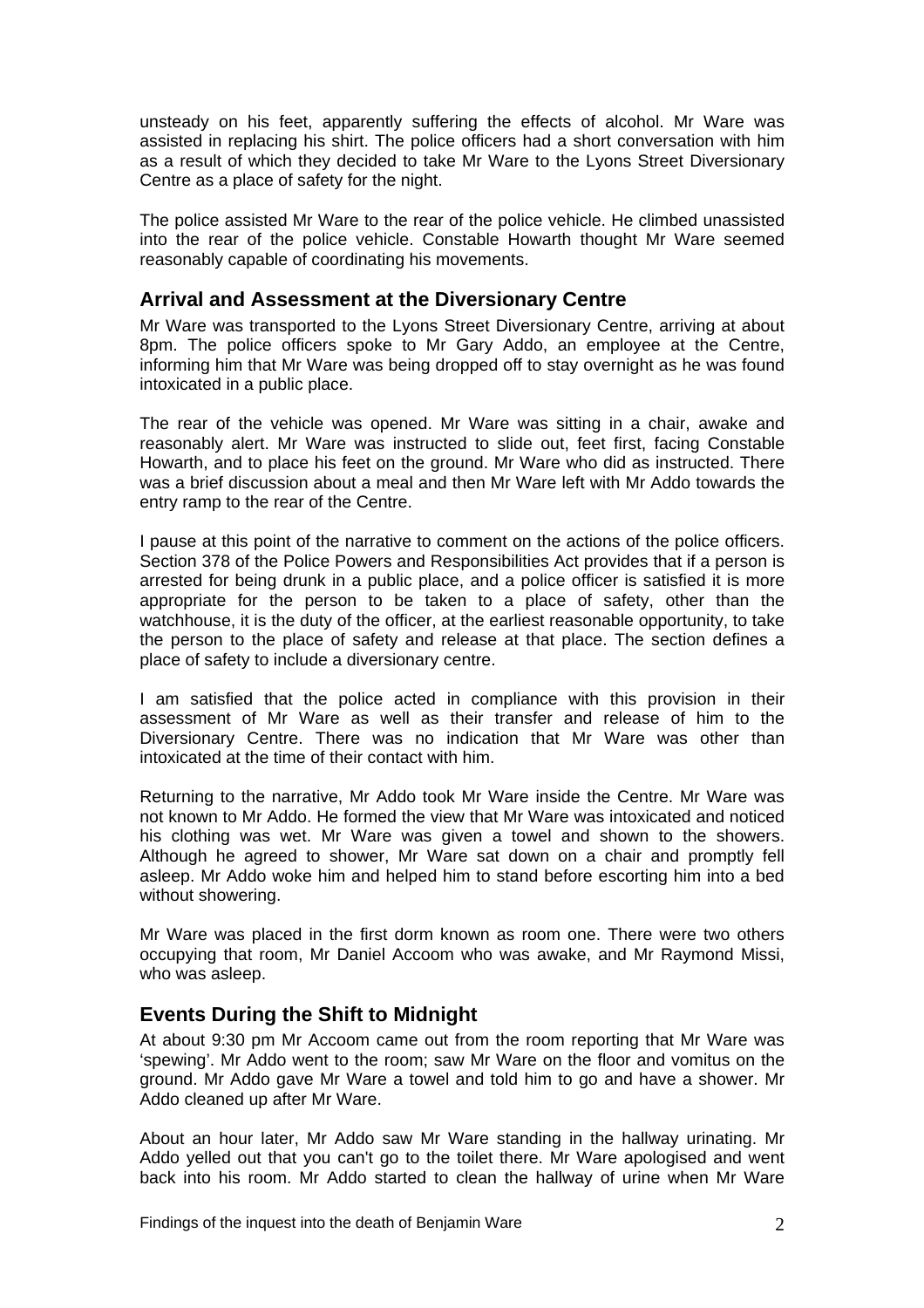came out of his room and spewed into the mop bucket. Mr Addo told him to run outside. Mr Ware did and spewed out past the kitchen patio. He then lay on the patio. Mr Addo offered him a blanket if he wanted to sleep out in the fresh air. Mr Ware said, "No, he was right now" and that he was 'just grog sick', an expression Mr Ware used a number of times.

Mr Addo noticed the colour of his vomit was red like Port wine. When questioned during the inquest, Mr Addo was able to differentiate bloody vomit from port wine or alcohol vomit. He spoke of his background in pathological laboratory work for five years as well as his experience at the Centre dealing with vomitus.

Mr Ware lay on the back veranda for a while. Mr Addo recalls that Mr Ware was quite chatty and someone had given him a cup of tea. Mr Addo recalls police delivering further clients for admission to the Centre at about 11:30 pm. Although he was offered the Gazebo to sleep in, Mr Ware returned to his room at about 11:45pm.

Mr Addo completed his shift at midnight. Mr Addo said that a monitoring sheet was completed every half-hour in relation to Mr Ware. The other person rostered on the 4 to 12 shift with Mr Addo was Kay Tristam. There was normally a third worker rostered on this shift but that person was absent.

Mr Addo told the court that he completed his shift and advised Bunai Marama, the male worker on the next shift, to monitor Mr Ware closely as he was spewing heaps. Mr Addo told the court that he thought Mr Ware's condition was improving and would continue to improve but he needed to be monitored.

#### **Midnight to 8am Shift**

Mr Bunai Marama did the midnight to 8 am shift at the Centre, along with Rachael Sailor who was the responsible for the female clients. He says that Mr Ware was in the gazebo area of the Centre and remained in this area throughout his shift. The gazebo is located directly to the rear of the main building. As to when Mr Ware moved from the dormitory to the gazebo area was unable to be established. Mr Young Marama said his practice was to check on clients every half-hour and return to tell his co-worker which clients were asleep or awake for recording on the observations sheet. By reference to the observations sheet, Mr Young Marama notes that on the occasion of each inspection, Mr Ware was asleep. It appears that throughout his shift, Mr Ware was in the Gazebo. Therefore, it would appear that Mr Ware likely went to the Gazeba shortly after Mr Addo's suggestion. It may be that Mr Addo's recollection of Mr Ware returning to the dorm is not correct. The change of shift is a busy period and perhaps he is mistaken, or Mr Ware had second thoughts and went to the Gazebo after returning to the dorm. Whatever the true position, it is of no great significance.

Mr Bunai Marama regularly worked weekends at the Centre. He was employed full time in Mareeba as a landscaper. He had worked a full day from 7am to 3pm that day before going home, catching up on some sleep and then presenting to work at Cairns at midnight. He recalls someone telling him that Mr Ware had been 'a bit crook'. In any event, he says that the normal checks were done. It became apparent during the inquest that Mr Bunai Marama was unable to read and write. He relied on his coworker to complete the observations sheet based on his reports. His statement to police, admitted into evidence, was reportedly adopted and signed after it was read aloud to him.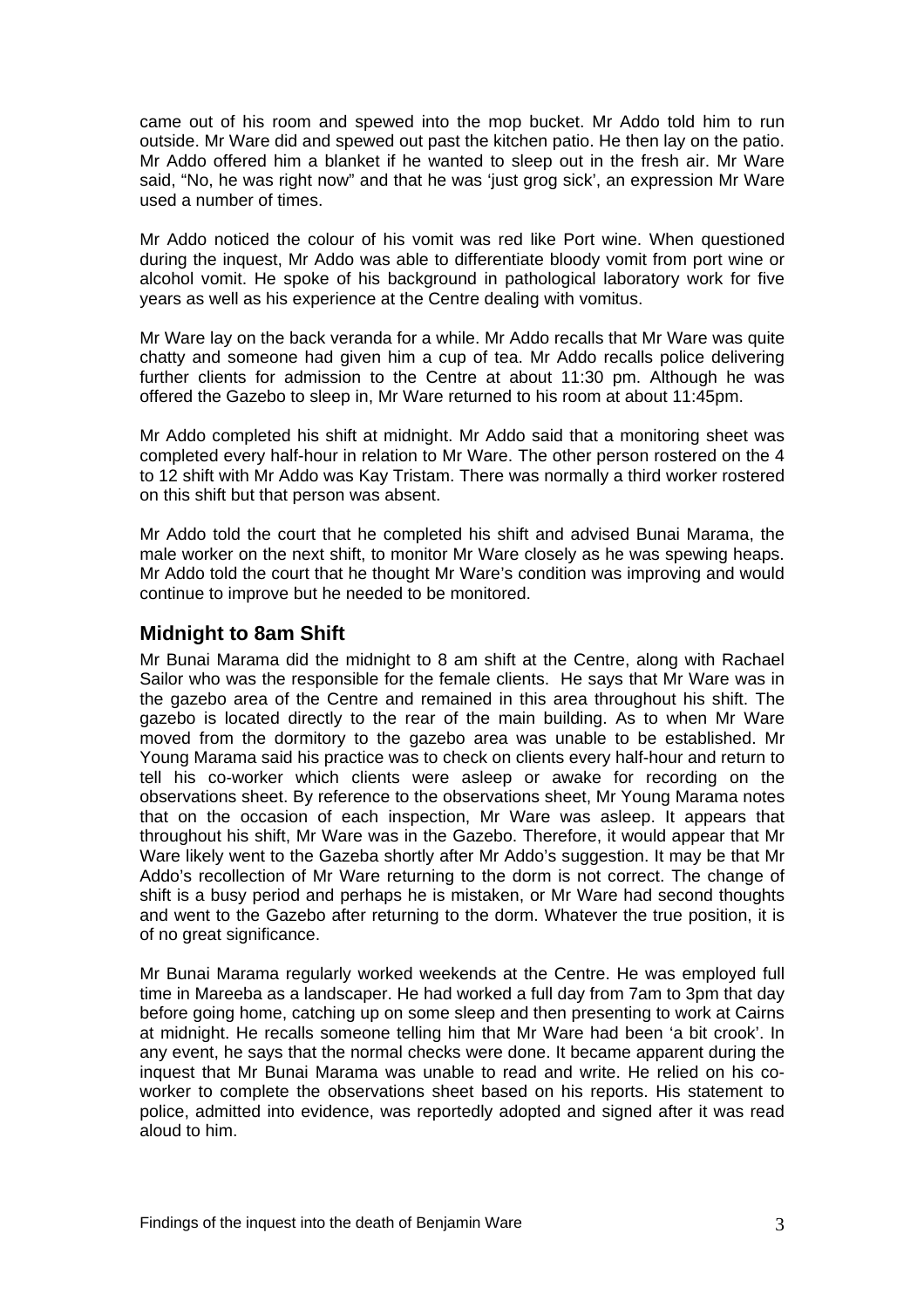Mr Bunai Marama told the court that during checks on Mr Ware he did not notice any spew or vomit, otherwise he would have woken him to check if he was OK. Mr Bunai Marama said that Mr Ware was in the gazebo when he last checked on him.

## **Shift Commencing 8 Am on Saturday**

Mr Ray Marama commenced his shift at 8 am on Saturday, 8 October, 2005. He was working with Kathleen Bulmer. On commencement of the shift, Mr Ray Marama said the midnight shift workers spoke to him about Mr Ware vomiting and being sick during their shift. He remembers there was something written in the communication book about this as well. Ms Bulmer recalls the earlier shift reporting that two clients remained in the Centre, Mr Ware and Marilyn Roughsee.

Ms Kathleen Bulmer recalled she saw Mr Ware in the gazebo area from where she was sitting on the veranda near the dining area and he looked to her to be asleep. Mr Ray Marama and Ms Bulmer started their cleaning duties. Mr Ray Marama told the court he checked on Mr Ware each half hour and found him sleeping. Ms Bulmer supported his account.

There are slightly different versions about how the condition of Mr Ware came to the attention of the workers.

Ms Bulmer said another client, Marilyn, was leaving about 2 pm and walked off the verandah. As she left, Ms Bulmer saw Mr Ware on the gazebo, tossing and turning. She saw him sit up, look around and lay straight back down. There was something unusual and concerning about his movements. She then asked Mr Ray Marama to check on him. It was then that the alarm was raised with Mr Marama calling for an ambulance.

According to Mr Marama, at about 2pm he was working in the inside dormitory from where he heard vomiting from the outside dormitory. He ran out and saw Mr Ware lying on his back and vomiting. He turned Mr Ware on to his side so we could breathe and called to another staff member to call the ambulance. Mr Ware was not breathing normally. Mr Marama remained with Mr Ware until an ambulance arrived. He kept making vomiting noises.

## **QAS Attendance and Transfer to Cairns Base Hospital**

Paramedics attended the location of Mr Ware. Their notes record that a worker reported that Mr Ware was found unconscious in bed and that he had stopped breathing on Paramedics arrival. Paramedics found Mr Ware was unconscious with a GCS of 3 and vomitus on him and around his bed. Mr Ware went into cardiac arrest. Output was restored through resuscitation. He was intubated and ventilated before transfer to Cairns Base Hospital. Further investigation by way of a CT scan revealed Mr Ware had sustained a skull fracture with a large amount of cerebral bleeding. Discussion followed with the Neurosurgical Registrar in Townsville Hospital and it was decided by the treating team that the injuries were likely unsurvivable. The family of Mr Ware were advised of the poor prognosis. Mr Ware died at about 9pm on 8 October 2005.

## **Autopsy**

On 10 October 2005 Professor Williams conducted an autopsy and concluded that Mr Ware died due to a subdural haemorrhage due to a skull fracture due to a fall; against a background of coronary atherosclerosis, hypertensive heart disease and fatty liver. External examination showed no obvious laceration or abrasion. Internal examination showed a skull fracture extending from the right frontal bone to the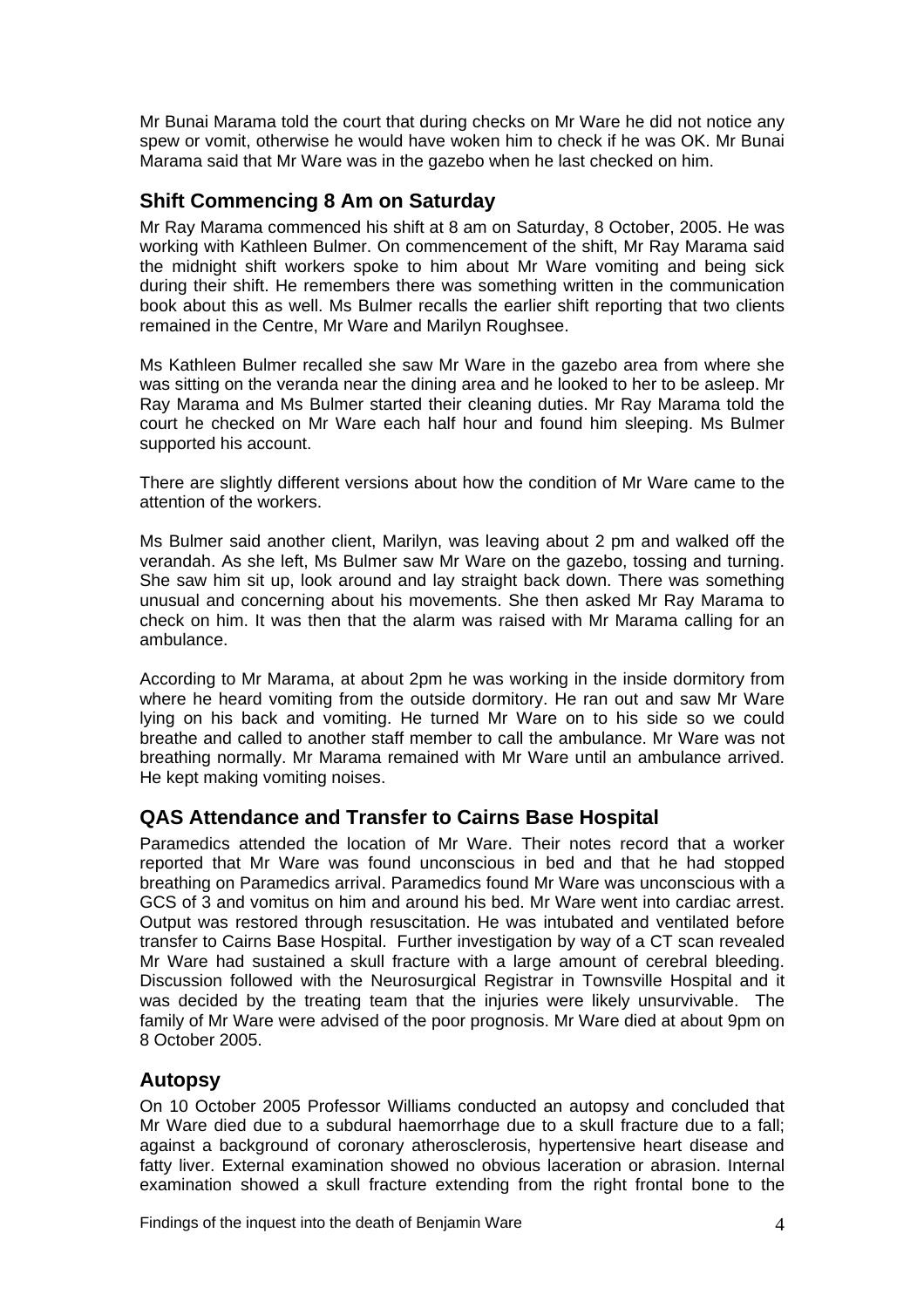vermis, this fracture being 10cm long. There was no obvious corresponding injury externally on the head to match the fracture. There was extradural and intradural haemorrhage adjacent to the site of the fracture. No alcohol was detected in a blood sample taken at autopsy. Police located Mr Ware about 7.40pm on 7October and he died at about 9pm on 8 October. There was more than ample opportunity for his body to metabolise alcohol in his system. Therefore the absence of alcohol in a blood sample taken at autopsy is not unusual.

Professor Williams reported his findings were consistent with the head sustaining a significant blunt trauma injury. It was a type of injury that might be sustained in a fall. Professor Williams suggested that the thick hair was likely to explain the lack of an apparent external wound to the head.

Professor Williams was provided with a narrative about the movements of Mr Ware and the observations of others about his behaviour and condition. He was asked to comment on the possible interaction between reducing levels of intoxication and increasing levels of symptoms attributable to the skull fracture. Professor Williams reported:

- The developing subdural haemorrhage (from torn veins) would produce symptoms identical to that of alcohol intoxication;
- If Mr Ware was drunk at the time he was found outside the Grand Hotel, the alcohol level would have reduced at a moderate rate while there was a slow increase in the volume of subdural haemorrhage till it reached an acute level ;
- During this transition, there is likely to be a period of lucidity although it is impossible to estimate the period of lucidity;
- The volume of the haemorrhage would have reached a symptomatic level sometime on Saturday.

Professor Williams was unable to assist any further with a likely timeline. There were too many variables involved to help understand Mr Wares' likely condition if attempts had been made to wake him between 6am and 8am on Saturday morning. What level of consciousness would he have displayed? If conscious, would he have displayed any symptoms inconsistent with the after effects of intoxication? Would he have wandered off like the other clients? If so, how and where would the symptoms have impacted on Mr Ware and what medical assistance would he or others in his company have sought? The available evidence does not provide any basis for answers to these questions.

In conclusion, I find as follows:

- 1) The evidence from the autopsy demonstrated a head injury consistent with blunt trauma like that sustained in a fall. Although it is possible that Mr Ware suffered an unwitnessed fall at the Diversionary Centre, it is more likely that he suffered the fall prior to being found on the footpath outside the Hotel.
- 2) The assessments of the police officers about the condition of Mr Ware on finding him on the footpath and on delivering him to the Diversionary Centre were reasonable. There was no apparent injury to Mr Ware; he was conscious and responsive to their questions and instructions. At no time did he indicate that he had suffered an injury. His behaviour was consistent with an intoxicated person.
- 3) The assessment of Mr Addo that Mr Ware was heavily intoxicated was reasonable. Mr Ware was responsive to the questions of Mr Addo, he had no apparent injury and did not report an injury or any circumstances in which he may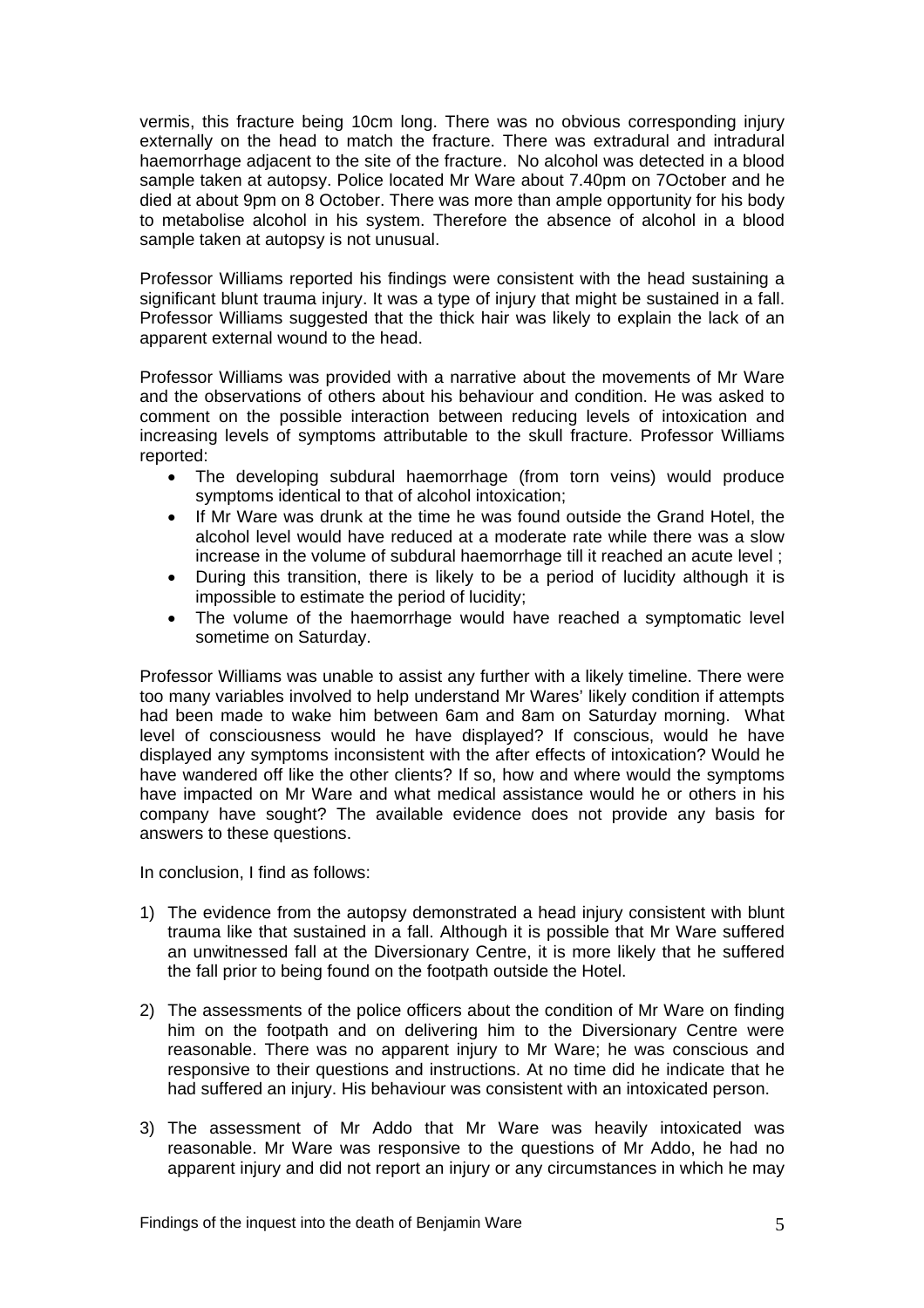have sustained an injury. Mr Ware's behaviour during the course of the shift to midnight was consistent with a person suffering alcoholic intoxication.

- 4) Although Mr Addo reported some improvement in Mr Ware's apparent intoxication, he remained concerned about his wellbeing and reported his concern to the supervisors on the shift commencing at midnight.
- 5) Mr Ware appeared to have settled and nothing untoward was noticed about him during this shift.
- 6) While almost all of the other clients woke, had breakfast and left at first light, Mr Ware remained apparently asleep when the shift finished at 8am.
- 7) Neither the members of the shift to 8am nor the members of the shift starting at 8am turned their minds to the wellbeing of Mr Ware beyond simply continuing the half hourly observations.
- 8) The reason why workers did not wake Mr Ware to check on his wellbeing was unable to be established. It appeared to be assumed that he was merely sleeping off the effects of intoxication.
- 9) In light of the evidence of Professor Williams, it is impossible to determine what level of consciousness and responsiveness Mr Ware is likely to have displayed if woken at about 8am. It is possible that that he may have proved difficult to rouse raising concern for his wellbeing and resulting in transfer to hospital as well as earlier detection and intervention with respect to his head injury. Even in that event, it is impossible to know whether the outcome is likely to be different. Another possibility is that Mr Ware may have woken and displayed considerable lucidity, resulting in his departure from the Centre, only later and in unknown circumstances to have suffered the acute onset of symptoms. It is impossible to know whether, and if so, when his condition might have received appropriate medical intervention. And then, what might have been the outcome?
- 10) Although I am unable to conclude that the likely outcome might have been different if Mr Ware was woken about 8am, it was an opportunity that he was not given and gives rise to a question about the adequacy of procedures and practices of staff for assessing and monitoring the wellbeing of intoxicated clients.

#### **OPERATION PROCEDURES FOR ASSESSING AND MONITORING THE WELLBEING OF INTOXICATED CLIENTS**

Aboriginal and Island Alcohol Relief Service Ltd (AIARS) operated a number of facilities and programs directed towards providing welfare services including alcohol and substance abuse problems encountered by indigenous people. One of the facilities operated by AIARS was the Lyons Street Diversionary Centre which it started operating in July 1997.

AIARS experienced major financial difficulties and relinquished delivery of the Diversionary Program on 31 January, 2009. It later went into receivership and was wound up.

AIARS was under external administration in the lead up to and at the time of the inquest. It was not represented at the inquest as the Administrators were granted leave to withdraw after the initial directions hearing. Exhaustive efforts were made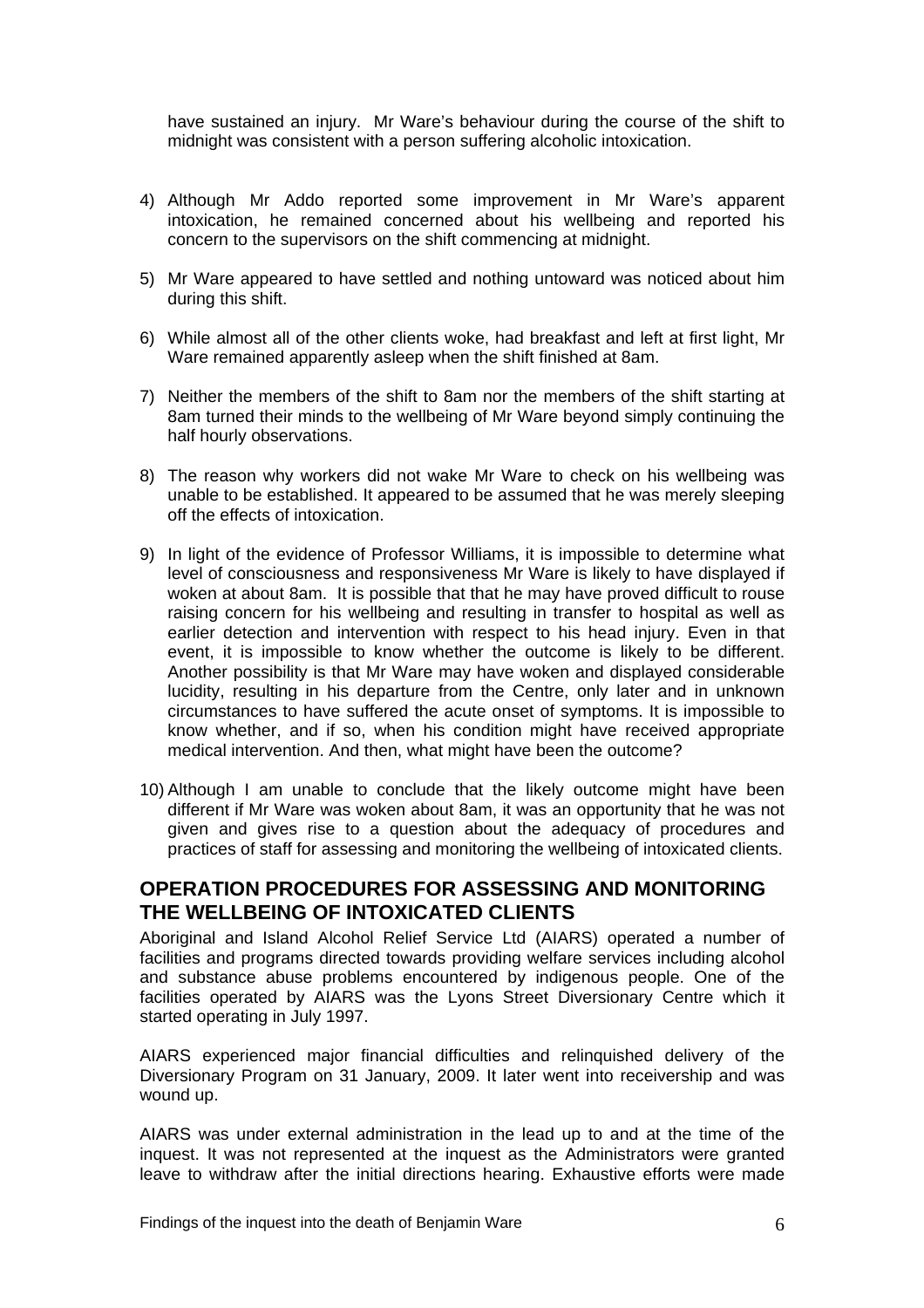during the course of the investigation and prior to the commencement of the inquest to obtain access to all documentation relevant to the policies and procedures at the Diversionary Centre including a search and retrieval of documents stored in a shipping container. I am satisfied that the nature and extent of the search was adequate, in fairness to AIARS, to put before the court all relevant material. A number of witnesses employed at the Centre were able to identify the documents admitted into evidence as documents they saw during the course of their employment and those documents reflected how they were expected to perform their duties.

The nature and extent to which operational procedures were documented at the Centre was very poor. The best material investigators found in searching through a shipping container for what resembled operating procedures was admitted into evidence and marked C7. It was a folder of documents that did not carry any particular title although individual documents had headings. The pages were not numbered. To give the reader some idea of the amateurish nature of the documents the first page contained a statement of ethics; the next page outlined the objectives and focus of the Diversionary Program; the next page outlined the operational procedures for a microwave; the next page addressed how staff intervene in disturbances; the next page was headed "Operational Procedure of the Diversionary Centre" and contained one page of numbered paragraphs. Paragraph 7 stated:

> "Clients must be checked every half hourly unless specific medical conditions dictates otherwise. I.e. if a client is showing signs of sickness, monitoring must be upgraded to every 15 min and should his or her condition worsen, the ambulance should be called immediately".

The following pages were duplicitous in the sense that they appeared to address matters already addressed elsewhere although expressed in a different way but with no greater detail. There were also staff memos dealing with extraneous matters. The folder included reminders to staff about key tasks without providing any detailed guidance about how those tasks should be performed. One page was headed Medical Emergency Procedure for Diversionary Centre. It listed the sequence of actions to be taken for a medical emergency but did not provide guidance in deciding what a medical emergency was. Some of the procedures are dated variously from 1998 through to 2002 suggesting what is put forward as policies and procedures is in fact a compendium of miscellaneous documents haphazardly collected over the years.

A document in the folder is headed 'Room Checks' and reads as follows:

Are an important part of our work. Rooms checked over the course of the shift our setup for standard monitoring of Clients while they are staying within the Diversionary Centre grounds.

Clients are monitored and observations made:

- A. If they are awake
- B. If they are asleep breathing correctly
- C. If they are in their rooms
- D. If they are still on the grounds
- E. Most importantly if they require medical assistance.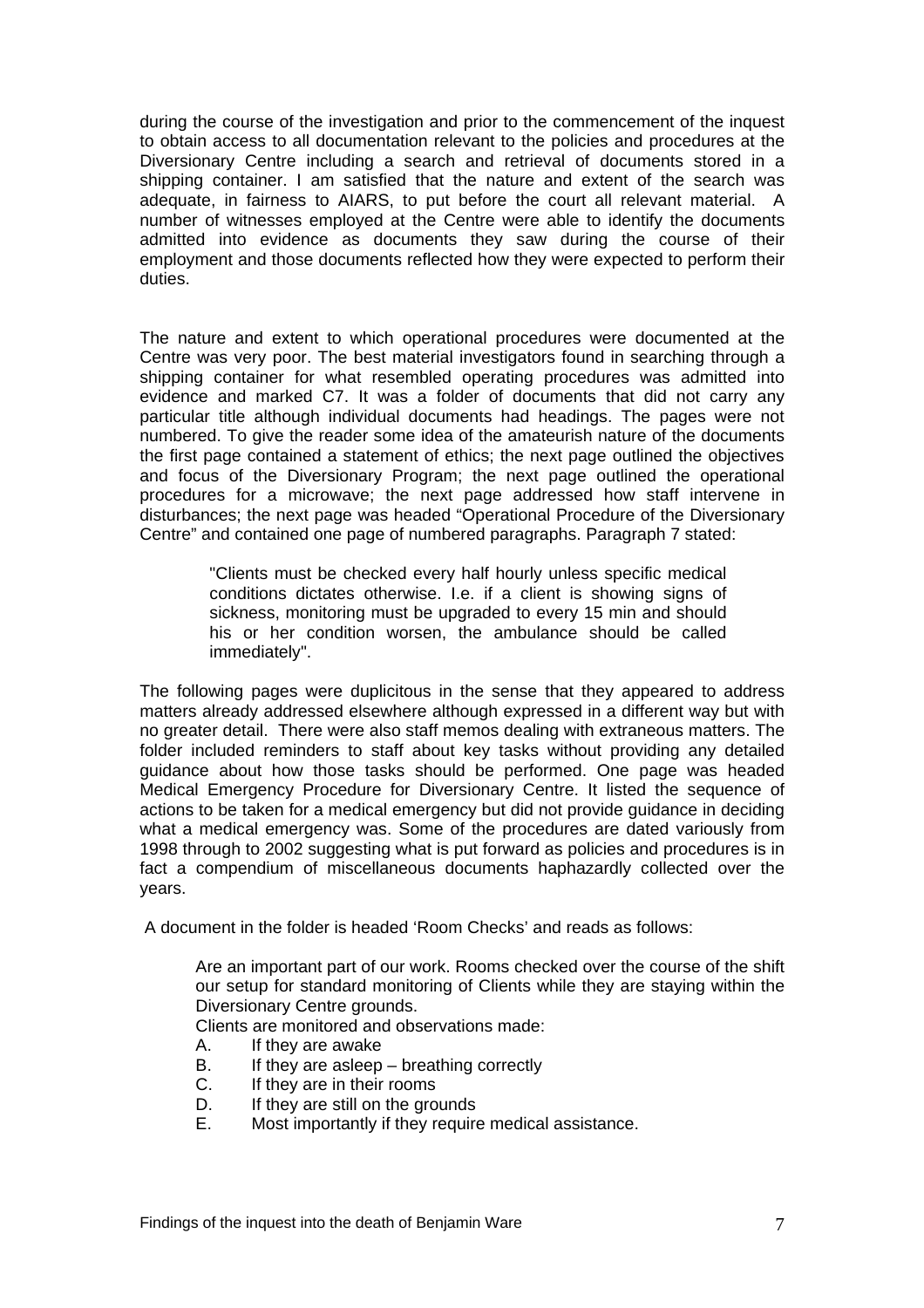Staff must initial all that room checks completed by that staff member who completed the room check. If we need to refer back to a particular room check then we know who to talk to.

Again, no assistance or guidance is given about what to look for that might suggest a client is in need of medical assistance.

Interestingly, the next page in the folder is headed 'Shift Cancellation Procedure'. A full page sets out the requirements if a staff member is unable to work a rostered shift. The important duty of monitoring the wellbeing of clients should have received more attention than a cancellation of a shift. To my mind, this demonstrates management's failure to understand its responsibility to develop and document operational procedures that establish standards and guidelines against which workers can be trained and supervised.

Another document was described as Diversionary Centre Policies and Procedures. However, this document contained policies and procedures applicable to corporate governance of AIARS as opposed to operational procedures. It contained no information of relevance to the quality of care provided to the clients at the Centre.

Other documents obtained from AIARS or located at the Centre were of the nature of a workplace health and safety manual. The content was generic and simplistic in nature, of no practicable value. Again, that material contained no information relevant to quality of care of clients.

Workers were required to complete observations sheets during the shift, presumably as a tool for ensuring checks were made. Against the name of each client staying at the facility was a series of columns for the recording of half hourly observations. This sheet would account for the admission time and walk out time. In between, workers noted observations in half hourly increments, recording whether the client was asleep or awake.

The Centre also kept a Communication Book for the use of shift workers to record and report on any issues with particular clients that the following shift may need to know. Again, no operational procedure supported the use of the Communication Book.

In the absence of adequate operational procedures, what were the practices and how did the workers assess and monitor the wellbeing of clients including Mr Ware?

A number of the workers present during the admission of Mr Ware were asked questions about their work practices. Mr Addo, the shift worker who admitted Mr Ware to the Centre, was articulate and passionate about caring for intoxicated clients. In his statement, Mr Addo said he did not see any injury to Mr Ware nor did Mr Ware say anything to him to suggest he had an injury.

Mr Addo told the court that he had no qualifications for this job on starting and only completed a first aid course about a year or two later. He also told the court that workers were not given training in distinguishing the signs and symptoms of intoxication from those of other medical conditions such as head injuries.

Mr Addo was taken to various written procedures at the Centre, such as:

• "Clients must be checked every half hourly unless specific medical conditions dictate otherwise";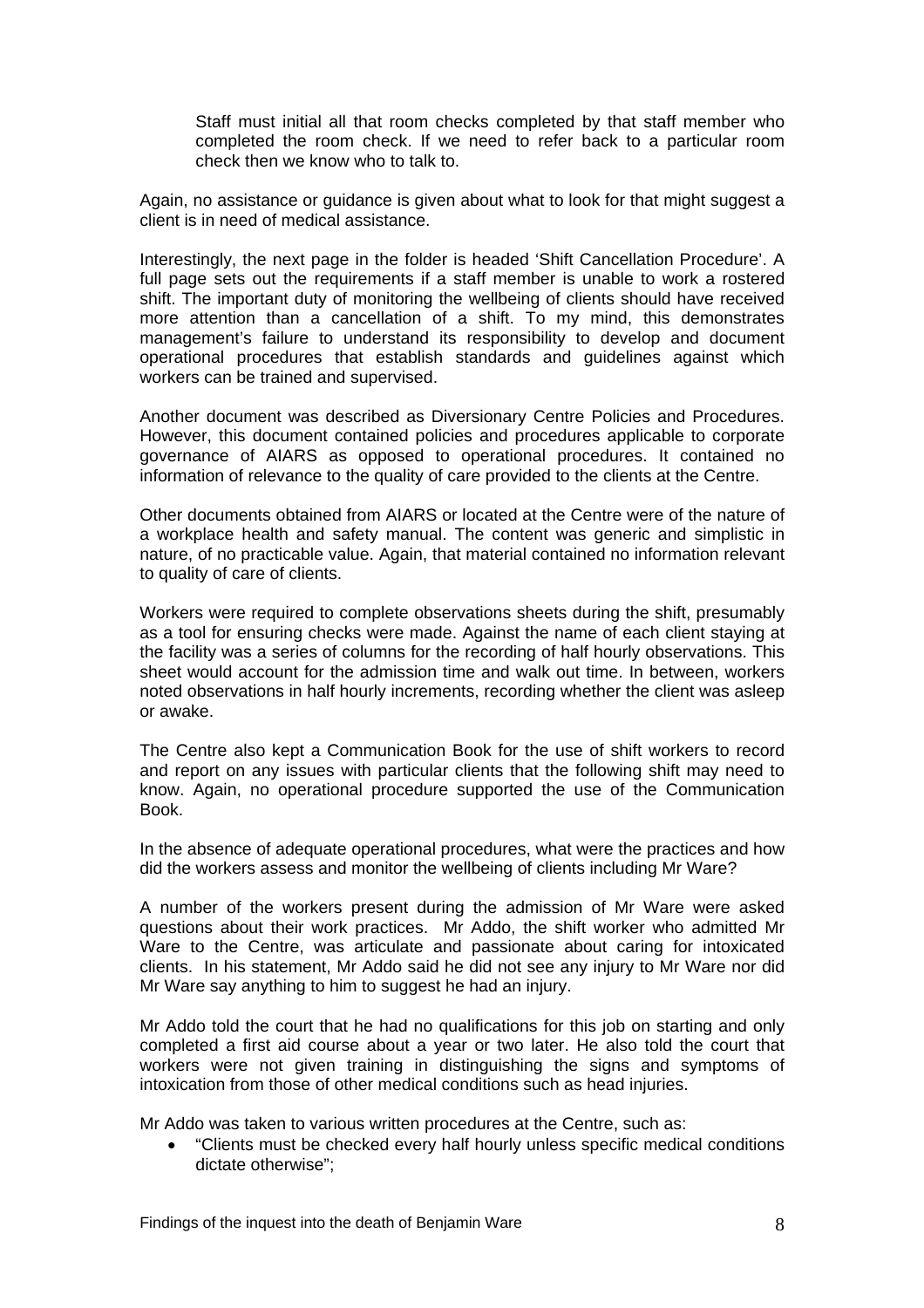- "If a clients shows signs of sickness monitoring must be upgraded to every 15 minutes";
- "Should his or her condition worsen the ambulance should be called immediately";

He told the court that workers were not given any training or guidance about how to conduct the assessments that triggers the required action in each of these situations.

Mr Addo told the court the normal practice each morning was to wake all clients at about 6am, take them to the kitchen for a feed and then 'show them the door'. He said it was rare he needed to wake anyone, most were awake and ready to move. If there was anybody left when the Manager arrived at about 8pm, you would have to explain the reason for that persons continued presence.

Mr Addo said he would not have expected Mr Ware to have continued sleeping beyond 8am. Further, it was not his experience doing the midnight to 8am shift to have someone stay after waking or being woken about 6 am.

Mr Bunai Marama, another worker, said most clients woke between 5.30 and 6am for breakfast then leave. He was asked whether he thought it unusual for Mr Ware to continue sleeping up to 8am. His response was equivocal, suggesting clients that arrived later in the night might stay beyond 6am.

Mr Savage was the manager of the Centre. He reported the occasional experience of having a client sleep beyond 8am, usually a client who had come in late or was heavily intoxicated. He told the court that if people had not woken by 6am, they would normally get a shake and told, "time to go". Sometimes clients would ask to stay and sleep a bit longer. He had not had the experience of a client who could not be woken in those circumstances.

Other workers were asked similar questions and gave varying responses. However, the 'normal situation' appeared to be that a client remaining asleep beyond 6am was unusual. Even if the client was a late arrival or heavily intoxicated, it was the general expectation of management that they would be woken in any event.

Workers at the Centre were asked about completion of the observation sheets.

Mr Addo, who was working with Ms Kay Tristam and Mr Lenny Creed, completed the entries for male clients 1 to 17 when he conducted checks between 4pm and 6.30pm, Mr Creed did the observations and record keeping between 7pm and 10pm, and Mr Addo did the observations and record keeping from 10.30pm until midnight. At the end of the shift Mr Addo tallied up the number of observations on the register, a form of reconciliation, and signed off on clients numbered 1 to 17.

Mr Bunai Marama worked with Ms Rachel Saylor on the midnight to 8am shift. He said Ms Saylor completed the observation sheets for that shift.

Mr Ray Marama, who was working with Ms Kathleen Bulmer on the 8am to 4pm shift, said they would alternate between making their checks. Ms Bulmer would check the females and then Mr Marama would check males. Mr Ray Marama would report to Miss Bulmer the outcome of his checks and she would enter the appropriate record in the observations sheets.

Unfortunately, in relation to Mr Ware, there were some serious anomalies with the record keeping during the 8am to 4pm shift, particularly at or about 2pm. Mr Addo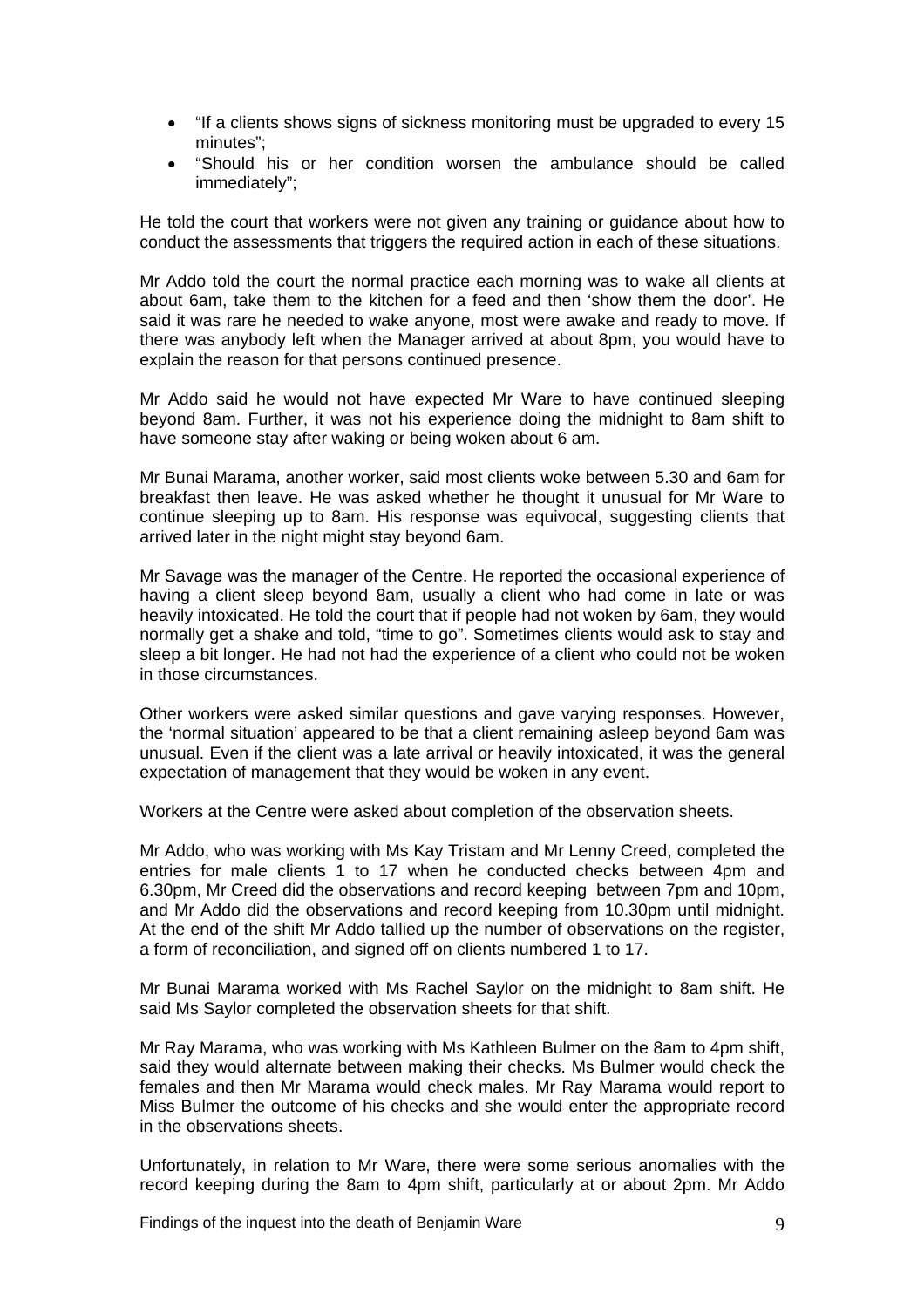gave evidence that on arriving at work at about 4pm on 8 October, 2005 he heard about Mr Ware's condition and looked at the observations sheets for the 8am to 4pm shift. He recalled significant parts were incomplete and an alteration was made to an entry about Mr Ware. A time of discharge was entered and then 'whited out' and corrected. Mr Ware was initially recorded as having left the Centre and someone 'whited out' the entry and corrected it to show that he hadn't left. It could never be established who made what entry, even with the benefit of handwriting comparisons and witness identification of handwritten entries. I was unable to establish who made what entry and when. All witnesses denied making the original entry or its alteration.

I concluded that, given the vagaries and unresolved questions about the integrity of the observations sheets, no reliance could be placed on the entries as corroborating the assertion that observations were conducted. As to the timing of observations of clients, I am entirely reliant on the evidence of the workers.

The Communications Book was referred to earlier and it provided a process for communicating important information between shifts as well as between the shifts and management. Mr Addo said he made a note in the book telling the next shift to keep an eye on Mr Ware. He also recalls telling Mr Bunai Marama (on the midnight to 8am shift) to keep an eye on Mr Ware because he was too drunk to eat and was vomiting.

Mr Bunai Marama also provided some insight into the nature of the checks made. He reported that during the night time, there was enough lighting to see the clients in the rooms. He also carried a torch to see that clients were breathing as they slept. The lights in the rooms would remain turned off.

An issue about fatigue management of workers arose from the evidence of Mr Bunai Marama. He said that there had been occasions when staff had fallen asleep on the midnight to 8am shift and had to be woken. He does not remember falling asleep on this shift but conceded he could have been tired as he was working two jobs at that time. The other job was a landscape labourer working Monday to Friday from 7am to 3.30pm. He would normally work at the Centre on weekends and sometimes during the week. He said that on a Friday, he would go home after work and have a sleep before driving from Mareeba to Cairns (about an hours drive) to start at midnight.

The evidence of Mr Bunai Marama also raised the issue of medical fitness of workers to perform shift work. He told the court when sleeping at home he would sometimes wake up taking a big breath. On such occasions his wife reported he had stopped breathing. He had not consulted a doctor about these incidents. This description raises the possibility of sleep apnoea, a condition that might contribute to fatigue.

I must acknowledge the frankness and honesty of the evidence of Mr Bunai Marama in reporting these matters to the court. He impressed me as a caring person who was committed to his clients but faced some challenges in his capacity for shift work.

In conclusion, I make the following findings about the adequacy of guidance given to staff through operational documents, policies and procedures:

1) The documented procedures did not provide any guidance to workers about how to assess and monitor the wellbeing of intoxicated clients. On the job training merely addressed basic tasks and the routine in which they were performed. First aid training was offered haphazardly.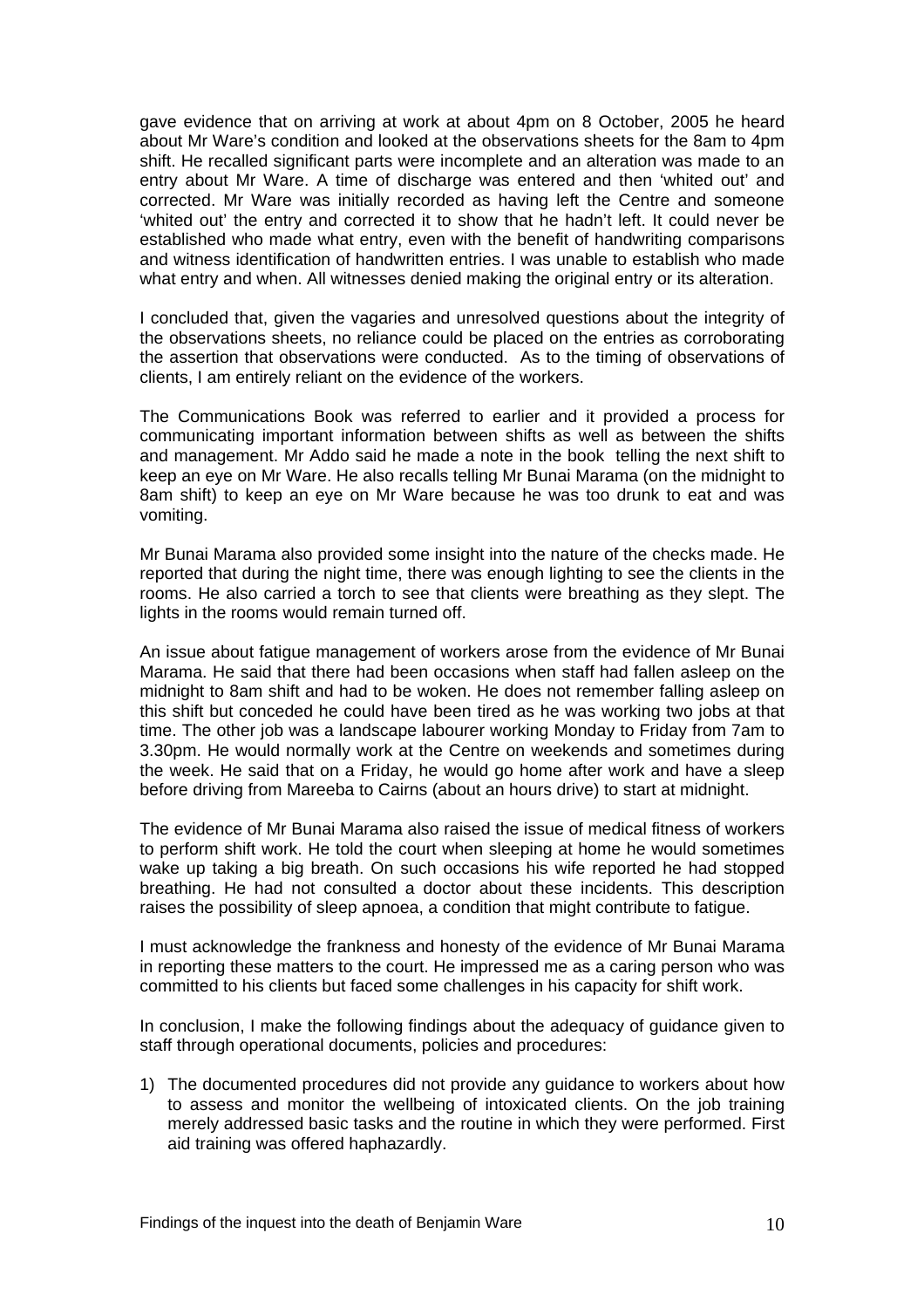- 2) The documented procedures reflected no appreciation of the hazards to which intoxicated clients were exposed and the risks to their health and wellbeing that might need to be monitored and mitigated during their stay.
- 3) The practices of workers when it came to their approach to monitoring the health and wellbeing of clients relied on the individual workers life experience and common sense. The extent of observations was minimal and limited to identifying whether clients were awake or asleep. The visibly ill were assisted and other left to sleep it off. The difficulty with this approach from an organisational perspective is that the level of service will always be limited to the knowledge and experience of the individual workers. Whereas the organisation should be the repository of the accumulated knowledge and experience of its workers, constantly evolving and improving in its standards with the benefit of experience as reflected in its operational documents. Those standards then form the basis for the education of new workers and the benchmark against which their performance can be monitored.
- 4) These organisational shortcomings are reflected in the manner in which the care of Mr Ware was managed. The person who had most contact with Mr Ware was Mr Addo during the course of the evening shift. Clearly, he expected Mr Ware to sleep off the effects of his intoxication, wake with the other clients and leave the Centre before 8am. However, he did not wake and none of the four or so shift workers involved the next morning (a change of shift at 8am) appeared to think it unusual, or sufficiently unusual, for Mr Ware to continue sleeping to check. Noone woke Mr Ware to check on his wellbeing.

## **Police Procedures as at 2005**

The dearth of effective operational procedures at the Centre can be compared with what Qld Police Service had in place to guide police officers and watchhouse keepers in the discharge of their duty of care to an intoxicated person in detention.

There are probably two aspects to the police management of intoxicated persons that are relevant. Firstly, the initial assessment of the condition and wellbeing of the intoxicated person on first contact; and secondly, the monitoring and care provided whilst the intoxicated person is in the custody.

The QPS Operations Procedures Manual contains the policies and procedures that police officers are expected to comply with in relation to public drunkenness.

Section 16.6.3 notes that section 378 of the Police Powers and Responsibilities Act relevantly provides that if a person is arrested for being drunk in a public place, and a police officer is satisfied it is more appropriate to the person to be taken to a place of safety, other than a watch house, it is the duty of the police officer, at the earliest reasonable opportunity, to take the person to the place of safety and release the person at that place.

A "place of safety" is defined to include a place that provides care for persons who are drunk, for example a diversionary centre.

Section 16.9.1 stipulates is policy that an officer should not arrest a person who is unconscious or apparently unconscious; or in need of or apparently in need of urgent or immediate medical treatment. The officer should assist a person obtaining medical treatment as soon as possible. A similar policy applies to a watch house manager about accepting into custody a prisoner. A receiving officer is required to inspect and assess a prisoner as soon as practicable in accordance with the guidelines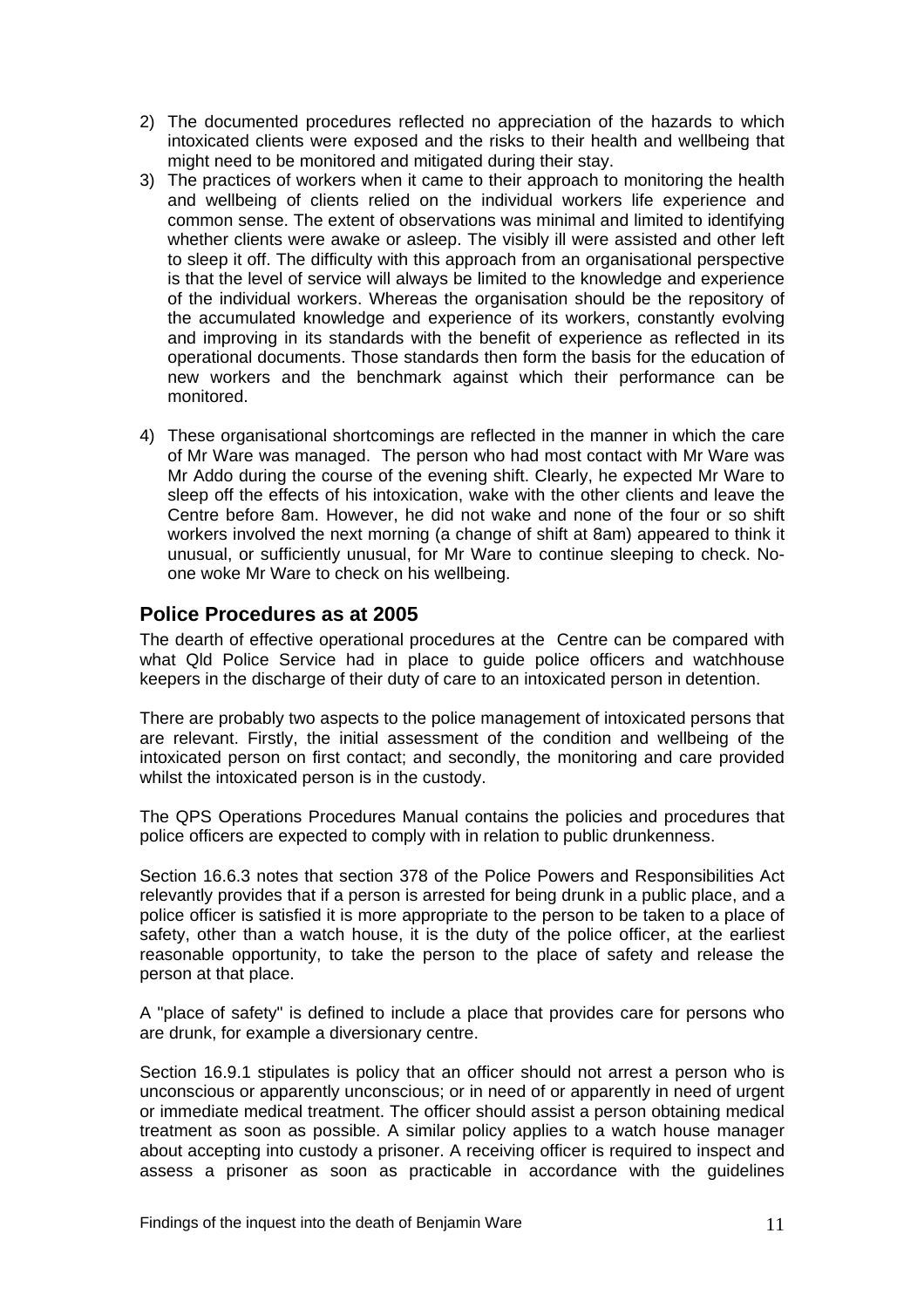prescribed in section 16.13.1. Where a person is taken into custody, a responsible officer is required to determine how frequently the prisoner needs to be assessed, the higher the risk, the more frequent the need for assessment. Again, there are guidelines for determining the frequency of prisoner inspections: see section 16.9.5. Finally, the responsible officer is required to continue assessing the prison at regular intervals until the prisoner is transferred into the custody of another person or released.

Section 16.13 deals with health of prisoners and acknowledges that police officers in watchhouses have a duty to exercise reasonable care to protect all prisoners from illness or injury during detention. Safeguards, including monitoring prisoners, should be put in place to observe the behaviour of prisoners.

Section 16.13.1 addresses assessment of prisoners. Police are required to assess every prisoner using checklists at appendix 16.1 of that publication.

The first is a medical checklist which is designed to assist in assessing the level of consciousness and physical well-being of a person. At the foot of the workflow is a warning in the following terms:

"Police officers in watchhouse should be aware that in some cases severe alcohol or drug withdrawal may result in death if the person does not receive medical treatment".

The second checklist is headed Health Questionnaire and Observations Checklist. Depending on the responses, the officer may be required to complete additional checklists that assist in deciding whether to seek medical attention or treatment for a prisoner and when medical advice should generally be sought. The checklists are comprehensive and provide a point of comparison with the procedures at the Diversionary Centre at the time of Mr Ware's death.

Appendix 16.12 deals specifically with drug and alcohol intoxication, overdose and withdrawal. Police officers in watchhouses are warned to be aware when assessing a person who is apparently intoxicated that they may in fact be displaying symptoms of a more serious injury or condition. The document then lists a series of conditions which may be consistent with or similar to those symptoms generally associated with intoxication. It also lists features that a person suffering from drug or alcohol intoxication may display. The document lists a number of consequences of intoxication as well is suggestions for preventing any disruptive behaviour of a person due to intoxication. The signs and symptoms displayed by a person suffering from drug or alcohol withdrawal are listed as well as the signs and symptoms of drug or alcohol overdose.

It is evident the QPS procedures are underpinned by an understanding of the potential dangers to the health and wellbeing of intoxicated persons. The procedures guide police officers about how to identify those dangers and manage the associated risks. It would have been a relatively easy exercise for the Diversionary Centre to use these procedures from which to develop and implement a basic set of operational procedures.

Finally, AIARS was not the only organisation in Qld (or Australia) operating a Diversionary Centre. Due to the poor operational documents that AIARS used, it must not have made any effort to learn from QPS procedures or any other Diversionary Centre how to care for intoxicated clients.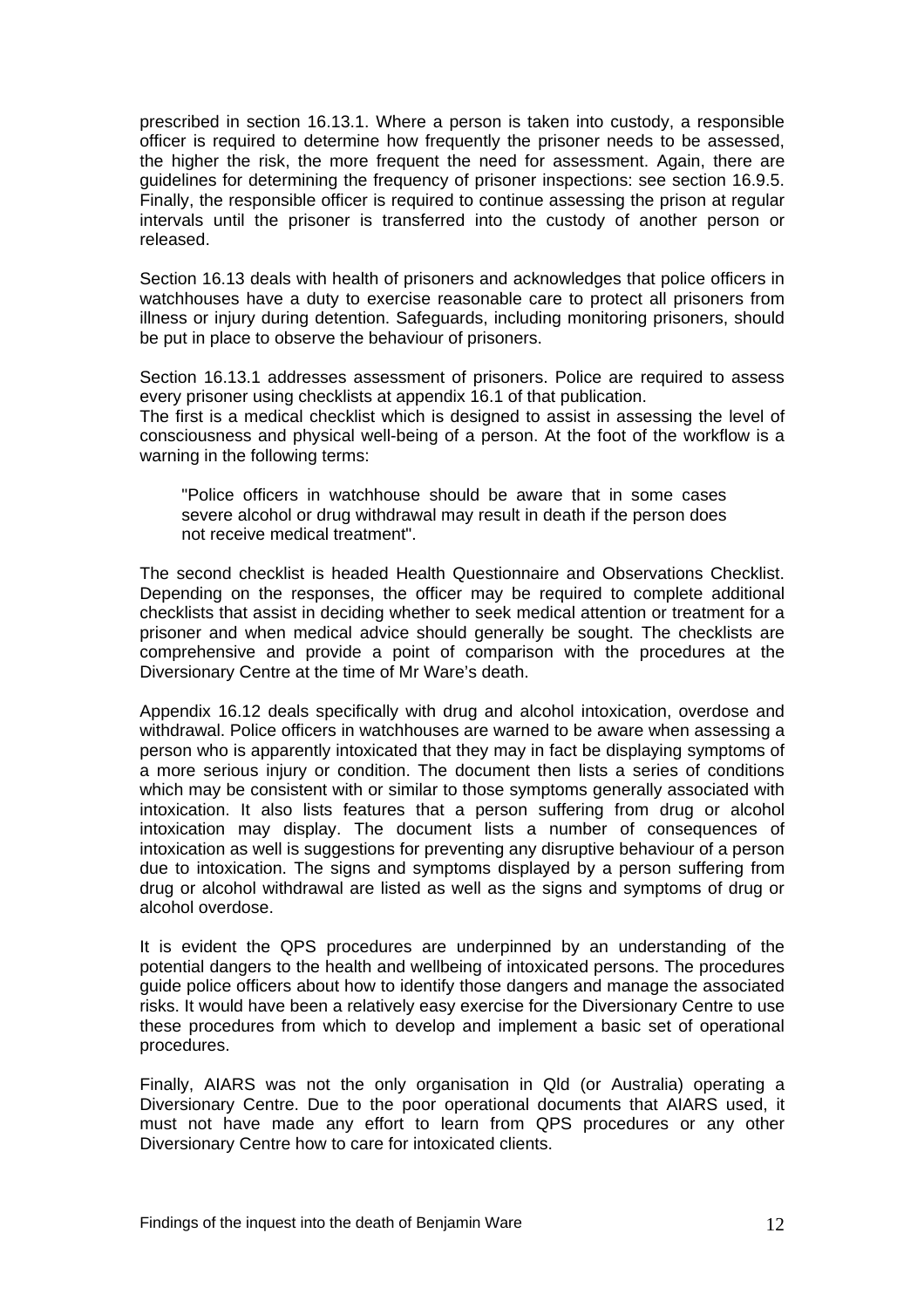Why did AIARS fail to understand the abysmal level of care it was offering to intoxicated clients? Part of the answer lies in the origins of the Diversionary Program, its developmental history and the level of oversight by the 'funding authority'.

## **DIVERSION FROM CUSTODY PROGRAM: ITS ORIGIN, ITS HISTORYAND ITS OVERSIGHT**

I am greatly assisted in my understanding of the history of the Diversion from Custody Program by a very detailed report of Mr Andrew Walker, Acting Senior Program Officer, Aboriginal and Torres Straight Islander Services, Department of Communities.

## **Royal Commission into Aboriginal Deaths in Custody**

In October 1987 the Royal Commission into Aboriginal Deaths in Custody was established. On 15 April, 1991 the final report was handed down, making 339 recommendations. In response, the Queensland Government established an Interdepartmental Committee (IDC) responsible for coordinating and monitoring the implementation of the recommendations. The recommendations of the Commission of particular relevance to this matter are: –

- Recommendation 79: That, in jurisdictions where drunkenness has not been decriminalised, governments should legislate to abolish the offence of public drunkenness.
- Recommendation 80: That the abolition of the offence of drunkenness should be accompanied by adequately funded programs to establish and maintain non-custodial facilities for the care and treatment of intoxicated persons.
- Recommendation 81: That legislation decriminalising drunkenness should place a statutory duty upon police to consider and utilise alternatives to the detention of intoxicated persons in police cells. Alternatives should include the options of taking the intoxicated person home or to a facility established for the care of intoxicated persons.

Amongst other things, the IDC established an interdepartmental working group to report on the management of public intoxication including appropriate alternative non-custodial facilities for the care and treatment of intoxicated persons. One of the outcomes from this report was the Diversion From Custody Program which was administered by the Office of Aboriginal and Torres Strait Islander Affairs(OATSIA) within the Department of Families, Youth and Community Care.

## **The Diversionary Centre Handbook**

In April 1993 Regional Managers of the OATSIA began community consultation in the regions to facilitate the development and delivery of the new Diversion from Custody Program that was acceptable to the Aboriginal and Torres Straight Islander communities. The Department also drafted guidelines for the operation of the centres to be circulated as part of the community discussions about organisational arrangements. Each region developed its own model best suited to the area. Regional Managers used a Service Agreement Development Kit as a basis for preparing the Service Agreement with each provider. Organisations were engaged to operate Diversionary Centres.

In July and August 1996 OATIS conducted an internal review and evaluation of the Program followed by a workshop in Cairns in November 1996. The recommendations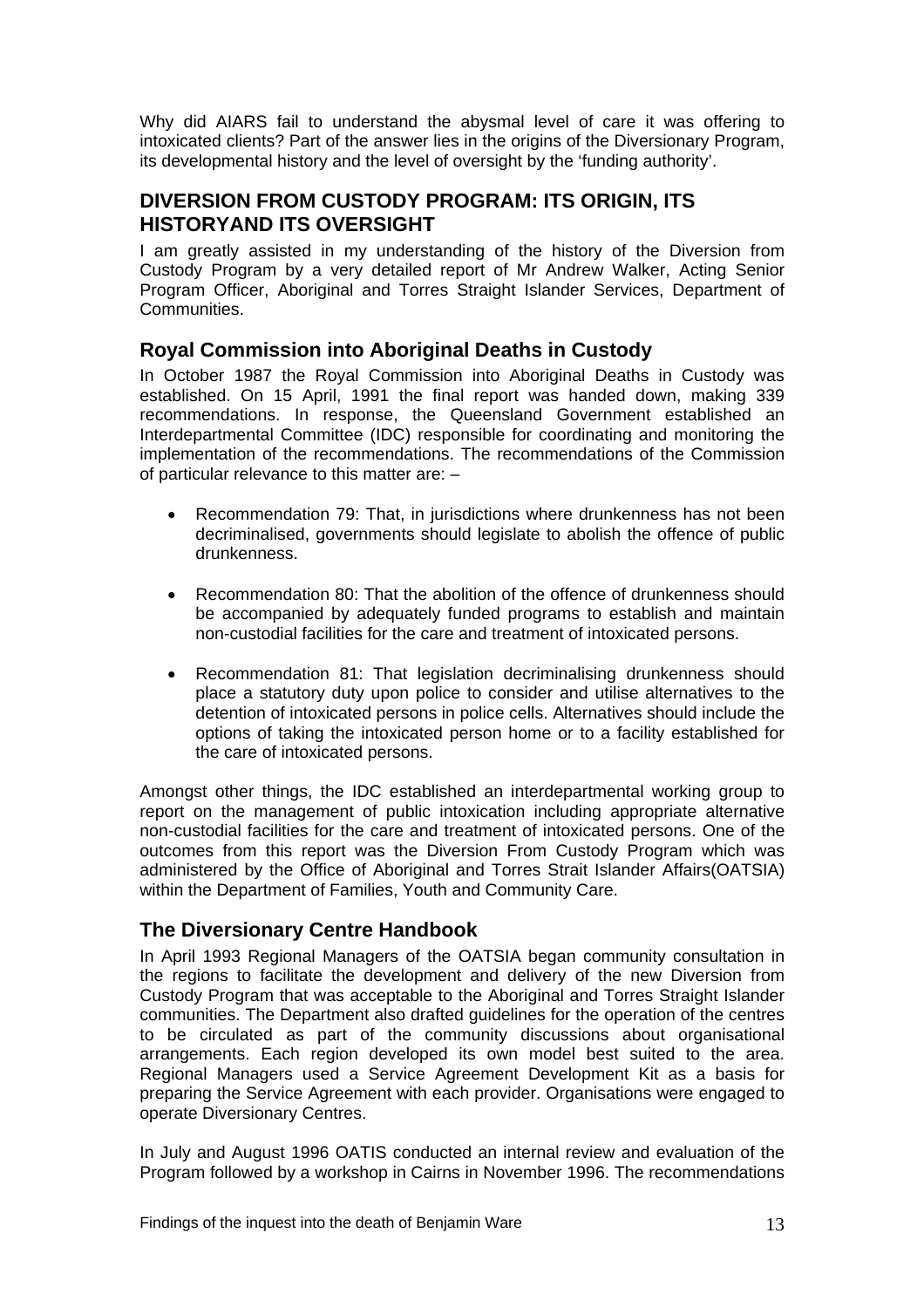of the internal review were then discussed between staff from the diversionary centres and departmental program officers. Following the workshop, a best practice model was developed. A handbook for diversionary centre staff was developed providing guidance on staff duties, training and responsibilities.

The Handbook provided a template for use within Centres. Some of the content is relevant to this matter. Page 11 suggested diversionary centre workers should; –

- have ongoing basic healthcare training;
- have a basic first aid training and be able to bathe cuts and bruises, applying ointments, use bandages, etc;
- always be aware of the health condition of their clients and be alert to changes in possible warning signs in their condition;
- be able to identify important warning signs which mean a person needs urgent medical attention, or more company, counselling and support;
- understand the health risks and complications involved in heavy drinking;
- understand the effects of alcohol intoxication and the sobering up process;
- take careful records of the health of their clients:
- call the assistance of a senior or professionally trained staff member or supervisor or ambulance if in any doubt about a clients health condition.

The handbook urged diversionary centre workers to always be on the lookout for any health problems. It directs staff to get urgent medical attention to a person who:

- cannot sit, stand or walk;
- is unconscious were unable to be woken;
- becomes more vague and less sensible overtime;
- has any serious injuries, including head injuries, bleeding from the mouth or ears, for example;
- cannot stop vomiting or vomits blood;
- has an epileptic fit or faints;
- has an asthma attack:
- has difficult or noisy breathing (crackling, wheezing et cetera);
- the complaint of chest pain:
- is doubling up with stomach pain;
- has bad diarrhoea;
- shows alcohol or drug withdrawal symptoms (anxious, aggressive, irritable, cannot sleep, tremor);
- admits to taking a high and dangerous dose of drugs or alcohol; and
- is unable to answer medical or any other questions.

Another page of the handbook alerts workers to health conditions which make a person look drunk, including;

- head injury;
- epilepsy;
- confusion;
- low blood sugar;
- high blood sugar, uncontrolled diabetes;
- mixed alcohol and drug overdose;
- low blood pressure were serious heart condition;
- schizophrenia, serious depression and some other mental illness;
- blue in petrol sniffing; and
- not enough oxygen in the blood and brain because of asthma or blockage and airways.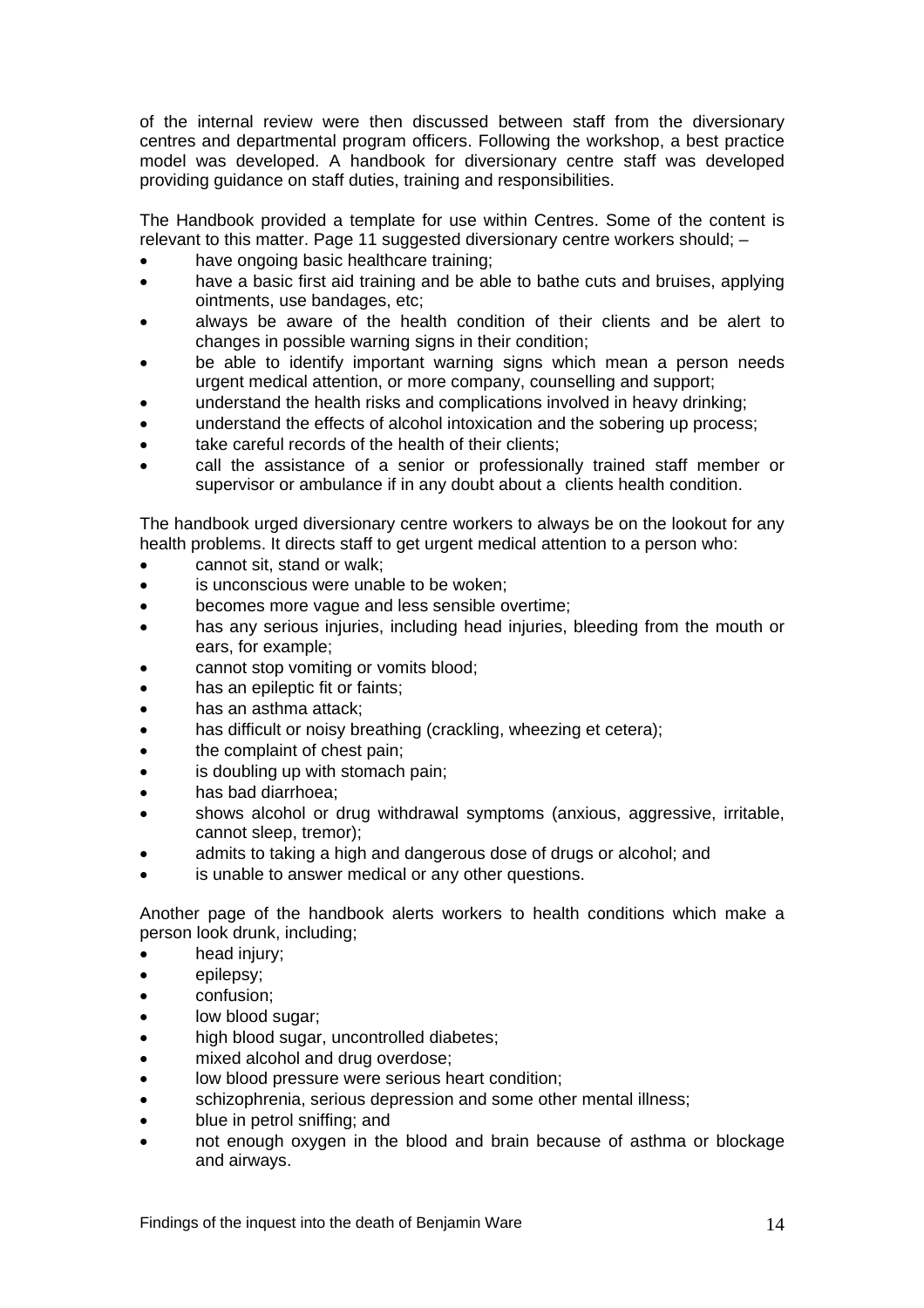Diversionary workers are warned, amongst other things;

"Don't just think a person is drunk just because he or she looks drunk."

"Be aware – drunkenness may also be covering the signs of other serious health problems."

The Handbook provided a very important and useful distillation of information about management of intoxicated persons. As with all publications of this nature, it was intended for use as a starting point and to evolve with the benefit of experience.

#### **Inadequate Funding**

From inception, The Diversion from Custody Program experienced funding issues. It was funded using the recurrent funding method. Funding was given for one year at a time. Grants were made in quarterly payments in advance and service agreements were entered into with each service provider. No selection process was used and agreements were renewed with existing service providers. Any breaches of the service agreement would be investigated by departmental officers and remedied before a new service agreement was finalised.

There appears to be a history of underfunding of the program. Initially, the budget allocations for the program anticipated a combination of paid and voluntary labour providing care for the clients who were admitted. However Centre operators relied on paid labour and were forced to employ less staff and pay them at under award rates.

In 2001 a review of the program identified this mistake and sought to resource the centres with appropriate staffing levels, paid award rates which required funding of the next to \$1 million.

#### **Bama Healing – The Initial Operator of the Centre from 1992**

In late 1992 Bama Healing Centre Aboriginal and Torres Strait Islander Corporation was appointed to run the diversionary centre on a trial basis the six months from Alluna Hostel. That organisation was the only to express an interest in running the program. Reviews were conducted in early 1993, 1994 and January 1995 into the operation of the diversionary centre. The reviews consistently found issues with financial records and the appropriate acquittal of the grant funds as between the different services performed by the organisation. In 1996 an internal review of all diversionary centres highlighted continuing issues with funding, staffing levels, staff training and suitability of the Alluna hostel as a diversionary centre facility. In August 1997, Bama Healing was given a show cause notice after departmental officers became aware of financial irregularities and of other problems relating to the operation of the service.

OATSI decided not to continue funding Obama Healing and suspended the diversionary centre program pending the outcome of an expression of interest sent to eligible community organisations to apply for funding to run the diversionary centre. Two applications were received and ultimately Aborigines and Islanders Alcohol Relief Service (AIARS) was successful in the selection process. AIARS was established in 1978 when it set up a residential treatment centre for alcoholics and thereafter diversified its services into the broader indigenous welfare sector.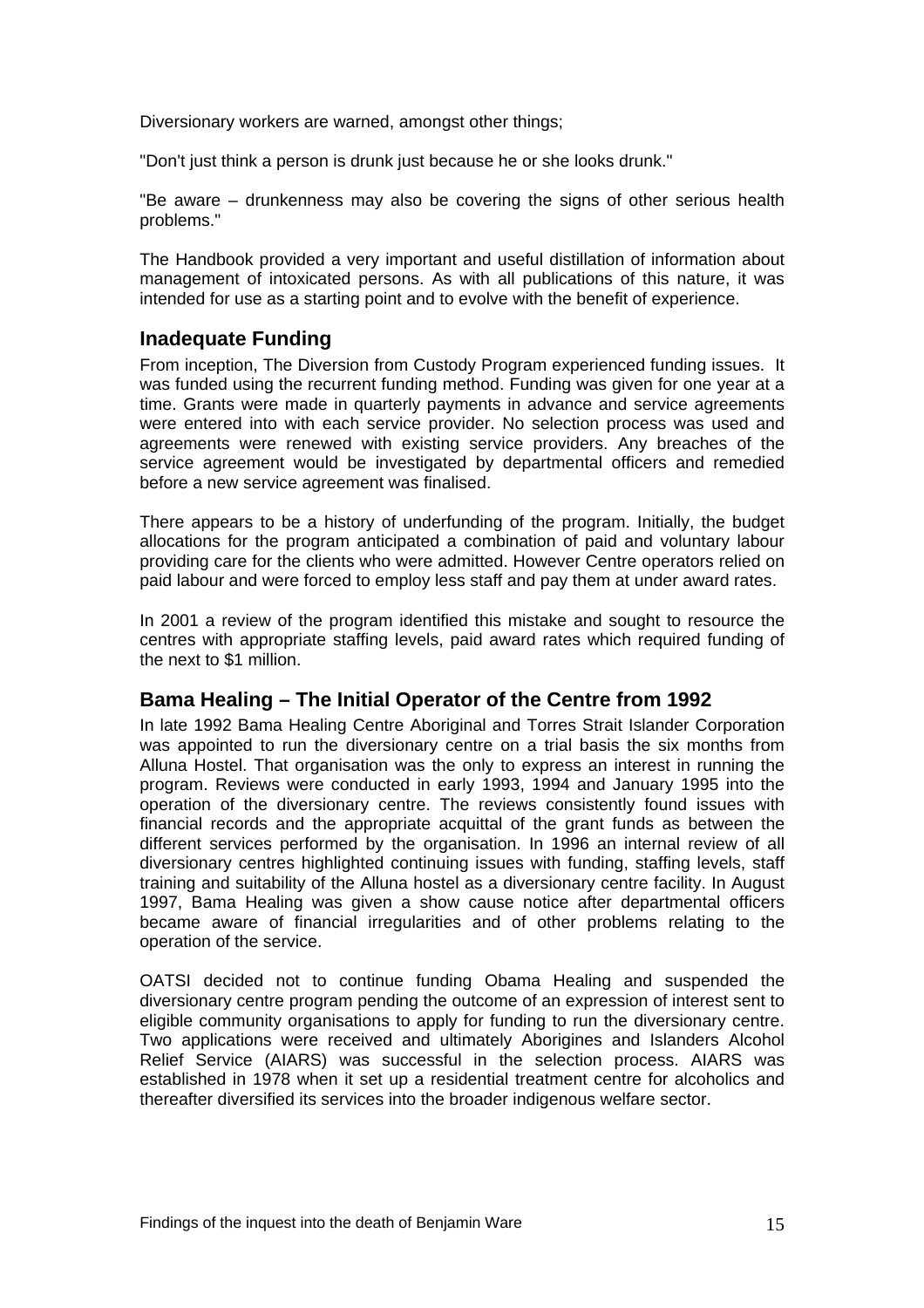## **Aborigines and Islanders Alcohol Relief Service : Operator from 1997**

In July 1997 AIRS began operating the diversionary centre in Cairns. Departmental officers worked with AIARS to develop a service model that operated within the budget. Administrative support was provided to AIARS.

In 1999 responsibility for the Diversion from Custody Program was transferred to the Department of Aboriginal and Torres Straight Islander Policy and Development. The department entered into a service agreement with AIARS.

In 2000 AIARS was subjected to an internal review to investigate issues concerning health and safety, financial management, staff training, competing levels of demand on resources, and the future direction and operation of the centre. The review was a short-term measure to assess immediate risk and the viability of the centre pending a review of all diversionary centres commencing later in the year. In the same year, a reference group was formed to investigate the establishment of a new diversionary centre in Cairns. Construction of the new centre at Lyons Street was completed on 24 May, 2002. It had a 30 bed capacity with separate male and female accommodation. AIARS continued to operate the diversionary centre from the new premises until about by 2003 when it again experienced financial difficulty. The department began managing the operation of the diversionary centre through monthly advances and closer monitoring. The department had concerns that there were no alternative service providers and departmental operation of the centre was not desirable. The department took the view that as AIARS was totally Commonwealth and State government funded, a large employer of indigenous people in Cairns, and the only available service provider; the government had an obligation to support the organisation.

In September 2003 AIARS appointed an Administrator at the request of the Department.

In March 2004 department staff suggested that the department should develop standard operating procedures for diversionary centres. However, Mr Walker reports that the Department took the view that this function should remain the responsibility of AIARS and through 2005, the departmental officer responsible for monitoring the diversionary centre regularly visited the facility to offer support and assistance to the CEO and staff.

In August 2005, it was reported that AIARS was reworking their procedures and submitted a copy to the Department for review and comment. The draft documents included a statement of ethics for diversionary centre workers and the redrafted operational procedures of the diversionary centre.

Following the death of Mr Ware, the department conducted an internal audit of AIARS resulting in an action plan containing 18 recommendations. These addressed aspects involving continued financial viability, robust monitoring of financial performance and renegotiating client needs and service outcomes to ensure clients were appropriately serviced through amendments to the service agreement. A departmental project officer assigned to AIARS reported in February 2006 that the overall position had improved.

In January 2006, a staff member from the diversionary centre made allegations about substandard administration and management practices that had contributed to the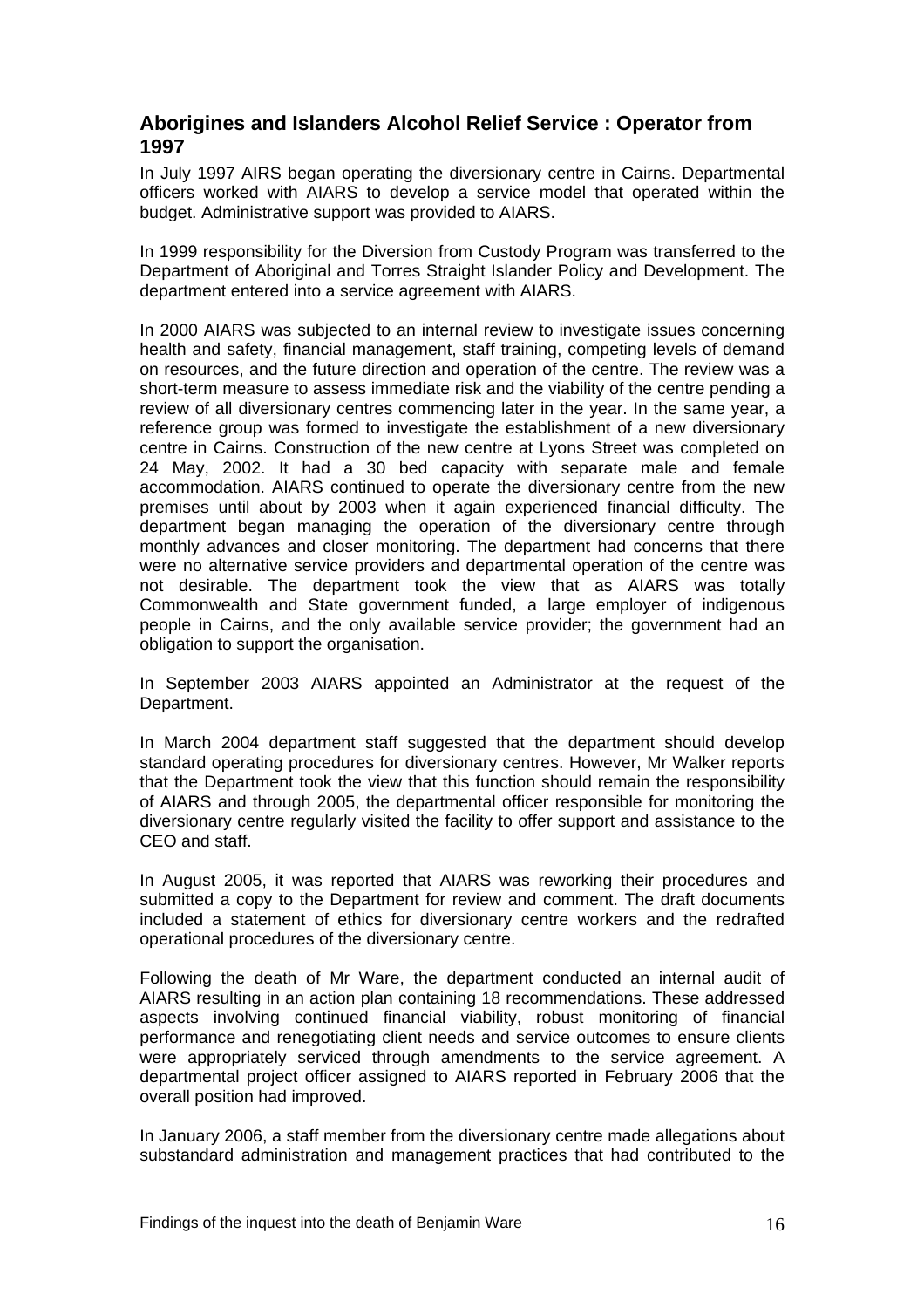death of Mr Ware in October 2005. The Department investigated the allegations within the limited powers permitted under the service agreement with AIARS.

On 1 July 2006 responsibility for the diversionary centres was transferred to the Department of Communities. From 13 September, 2006 the Department of Communities took over responsibility for all DATSIP Department of Aboriginal and Torres Strait Islander Policy service provision functions.

The Department commissioned a forensic audit of AIARS and engaged external consultants to undertake a comprehensive review of the human resource issues and to produce manuals and policies to support it is in improving its management. The board and senior management team was replaced, staff received governance training and new policies and procedures were put in place. Additional funding was provided to allow the service to continue for the 2006-2007 year.

The Department of Communities negotiated a substantial three-year service agreement and the service plan with AIARS. The service plan referred to the diversionary centre as a place that provides short-term accommodation, a safe and culturally appropriate place for people to sober up and includes beds, laundry and hygiene facilities and meals provided to 35 clients at a time. The service plan anticipated the centre was operational 24 hours per day for police referrals as well as walk-in clients and referrals from other agencies. The service plan set out particular aspects of the service to be provided including half hourly observations for the duration of the clients stay. It also set out various staffing requirements as well as mandatory processes including the existence of the risk management policies and procedures as well as appropriately trained staff. The department also appointed a Diversionary Measures Project Officer to work closely with the centre in monitoring, compliance and capacity building. The department expected AIARS to work with a project officer to restructure the service, develop policies and procedures and identify training opportunities.

In early 2008 a departmental audit report on AIARS found several financial irregularities. On 20 January, 2009 AIARS advised it was relinquishing delivery of the Diversionary Program as at 31 January, 2009.

AIARS later went into receivership and then liquidation.

#### **Departmental Oversight of the Diversionary Centre**

Mr Linnan, Regional Executive Director of Far North Region, Department of Communities, Child Safety and Disability Services, provided a reference table to the hearing that outlined key documents relevant to the standard of care required of diversionary service providers from October 2005 to the present. It was conceded that the agreements between the Department and AIARS outlined the services to be provided but did not specify any performance measures by which the standard of service might be measured. Further, there was no assessment of the standard of service provided in the terms of protecting clients from harm.

Mr Linnam gave evidence about administration of the contract with the current service provider Anglicare North Queensland. The Contract started on 1 April 2010 and finishes on 31 March 2013.

The service agreement sets out the services to be performed in a Service Plan and requires Anglicare to implement the Standards for Community Services. The service plan describes the services in a manner similar to past agreements including those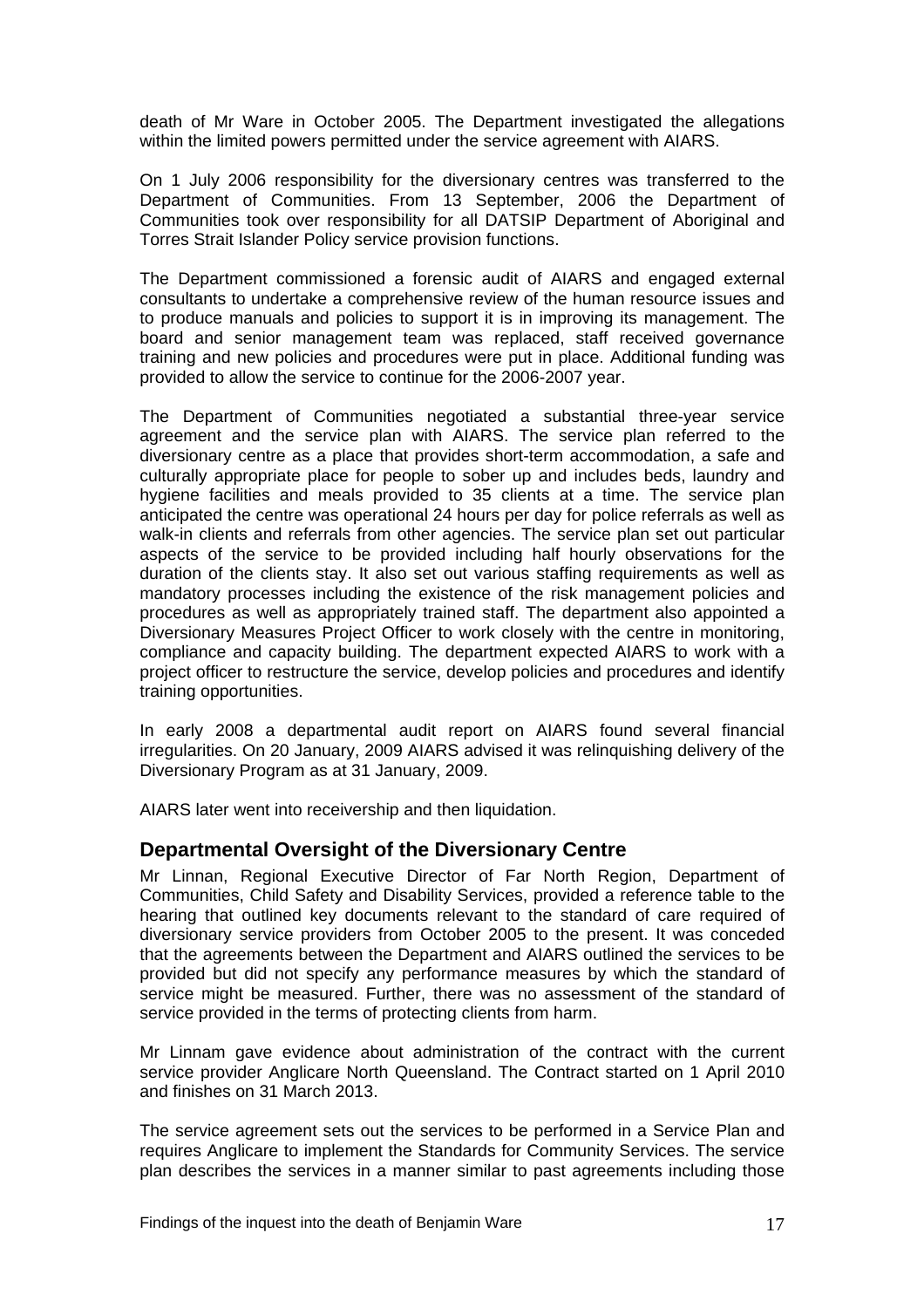with AIARS. However, this service plan also incorporates Mandatory Processes, including the requirement that the Diversionary Centre must comply with guidelines provided by Qld Police Service in *Cell Visitors, Diversionary Centre Workers and Watch Houses: A guide and information kit*. I will return to this publication shortly. The service plan also addresses performance measuring and reporting.

The department prepared a pro-forma document to support its personnel in auditing performance against the service plan. The document is headed Assessment – Compliance and Performance. It looks at each of the elements of the service agreement and identified compliance issues and the criteria against which performance is to be assessed. Although the document is comprehensive in scope, there is opportunity for improvement, particularly when it comes to addressing the issue of management of intoxicated persons and their risk of harm. I consider this a core activity of the service. Although compliance with the QPS Guide and Information Kit is mandatory, those procedures don't appear to be subject of specific auditing. The reason would appear to be that the QPS Guide and Information Kit is to support and guide Cell Visitors and Diversionary Centre Workers while working with police and visiting police watchhouses. However, the Kit provides a wealth of material that may equally apply to guide workers at the Diversionary Centre. It could be used as an informational resource and guide for training. There is a whole chapter on General Health Information including the Basic Health Check. There is a detailed list of important physical and mental signs and symptoms relevant to assessing the condition of a person's health. There is a section about symptoms that require medical attention as well as a section dealing with intoxication, short term and long term effects. The signs of alcoholism and withdrawal are addressed. The masking effect of alcohol is briefly addressed. Health conditions which may manifest themselves in an appearance of drunkenness are detailed. Guidance is provided about how to manage and treat a person who is drunk as well as how to monitor their wellbeing through observations. Mental health is covered in some detail as is a variety of other conditions such as epilepsy, heart disease, lung disease and management of medications. The material is very detailed. It is sufficient to note that any worker with a comprehensive knowledge of the material contained in this Kit would be sufficiently alert to signs that a client needs medical attention. Nothing like this information was found in the procedures at the Diversionary Centre under the management of AIARS. No material was found that addressed these matters except in the broadest and simplest manner.

In conclusion, I make the following findings:

- 1. In 1996 the Office of Aboriginal and Torres Strait Islander Affairs facilitated the production of a Diversionary Centre Handbook to guide staff on duties, training and responsibilities. The material contained in that handbook greatly exceeds the guidance that AIARS provided to its staff as reflected in its documented procedures and the practices as the Centre in 2005.
- 2. The standard of care provided by Qld Police Service to intoxicated persons in custody as reflected in its Operational Procedures Manual exceeded the standard of care provided by AIARS as reflected in its documented procedures.
- 3. The documented procedures provided no guidance to staff about what are the hazards to health and wellbeing of intoxicated persons and how to manage those hazards and associated risks while in its care.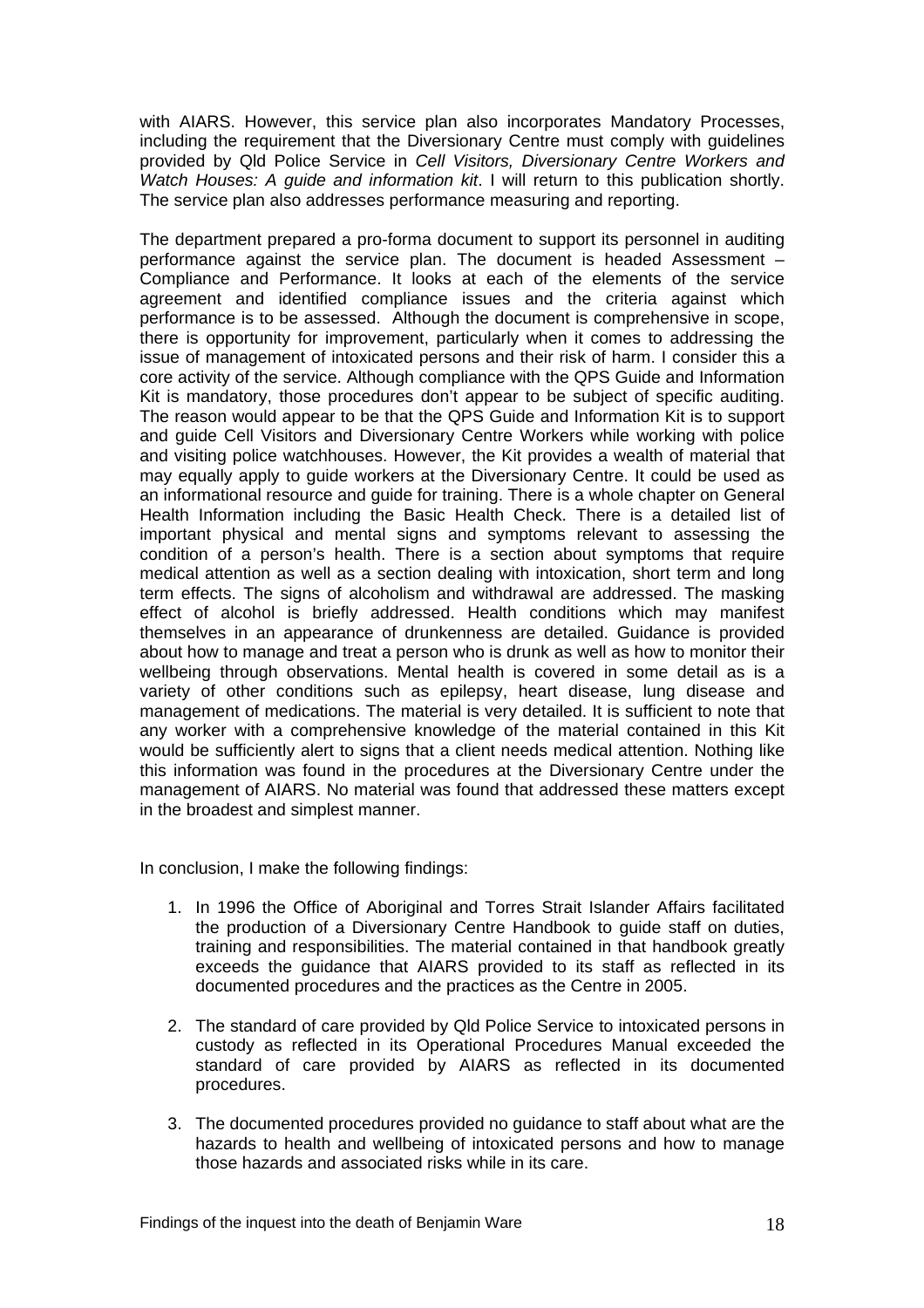- 4. There is nothing in the documented procedures of AIARS to suggest that it accessed the Diversionary Handbook or the QPS Operational Procedures Manual with a view to learning how it might manage the health and wellbeing of intoxicated persons.
- 5. AIARS relied solely on the experience and knowledge of individual staff members gained on the job without taking a leadership position and developing a corporate standard of care.
- 6. The history of the Diversion from Custody Program suggests that funding was the focus of most attention and was a distraction from the issue of quality of care which was allowed to languish as a priority.
- 7. The guidelines developed by Qld Police Service *Cell Visitors, Diversionary Centre Workers and Watch Houses: A guide and information kit* is another opportunity for the review of documented operational procedures applicable at the Centre. However, that review should take a safety risk management approach to ensure all potential hazards to intoxicated persons are identified, the risks assessed, appropriate control measures selected and implemented. While it is useful to adapt and modify what might be considered to be the better approach of another organisation, the effectiveness of that approach should be tested by application of the risk management process before incorporation into standard procedures.

## *Findings Required by s.45 of Coroners Act*

| Who died:                | The deceased name is Benjamin Ware.                                                                                                                                                                                                                                                                                                                                                                                                                                                                                                                                                                                                                                                                                                                                                                                    |
|--------------------------|------------------------------------------------------------------------------------------------------------------------------------------------------------------------------------------------------------------------------------------------------------------------------------------------------------------------------------------------------------------------------------------------------------------------------------------------------------------------------------------------------------------------------------------------------------------------------------------------------------------------------------------------------------------------------------------------------------------------------------------------------------------------------------------------------------------------|
| When he died:            | Mr Ware died on 8 October 2005.                                                                                                                                                                                                                                                                                                                                                                                                                                                                                                                                                                                                                                                                                                                                                                                        |
| Where he died:           | Mr Ware died at Cairns Base Hospital.                                                                                                                                                                                                                                                                                                                                                                                                                                                                                                                                                                                                                                                                                                                                                                                  |
| What caused<br>he death: | Mr Ware died due to a subdural haemorrhage sustained in a<br>fall.                                                                                                                                                                                                                                                                                                                                                                                                                                                                                                                                                                                                                                                                                                                                                     |
| How he died:             | At about 7.40pm on 7 October 2005 Mr Ware was found<br>apparently intoxicated and lying on the footpath at the front of<br>a Hotel in Cairns. Police attended and found Mr Ware<br>conscious and co-operative. He was taken to and admitted into<br>the care of the Lyons Street Diversionary Centre. Although he<br>vomited during the evening, Mr Ware settled and was allowed<br>to sleep it off. He relocated to an outside Gazebo during the<br>night. Other clients of the Centre woke and left the next<br>morning between 6 and 7am. Although regular observations<br>were made of Mr Ware, it was thought he was asleep. At about<br>2pm, he was found unconscious and transferred by ambulance<br>to Cairns Base Hospital. He was found to have sustained a<br>serious head injury from which he later died. |

## *Comments and Recommendations*

There is a need for a set of minimum standards about the quality of care provided at Diversionary Centres to intoxicated clients. The Diversionary Handbook published in 1997 was a valuable tool to providers in the early stage of development of the